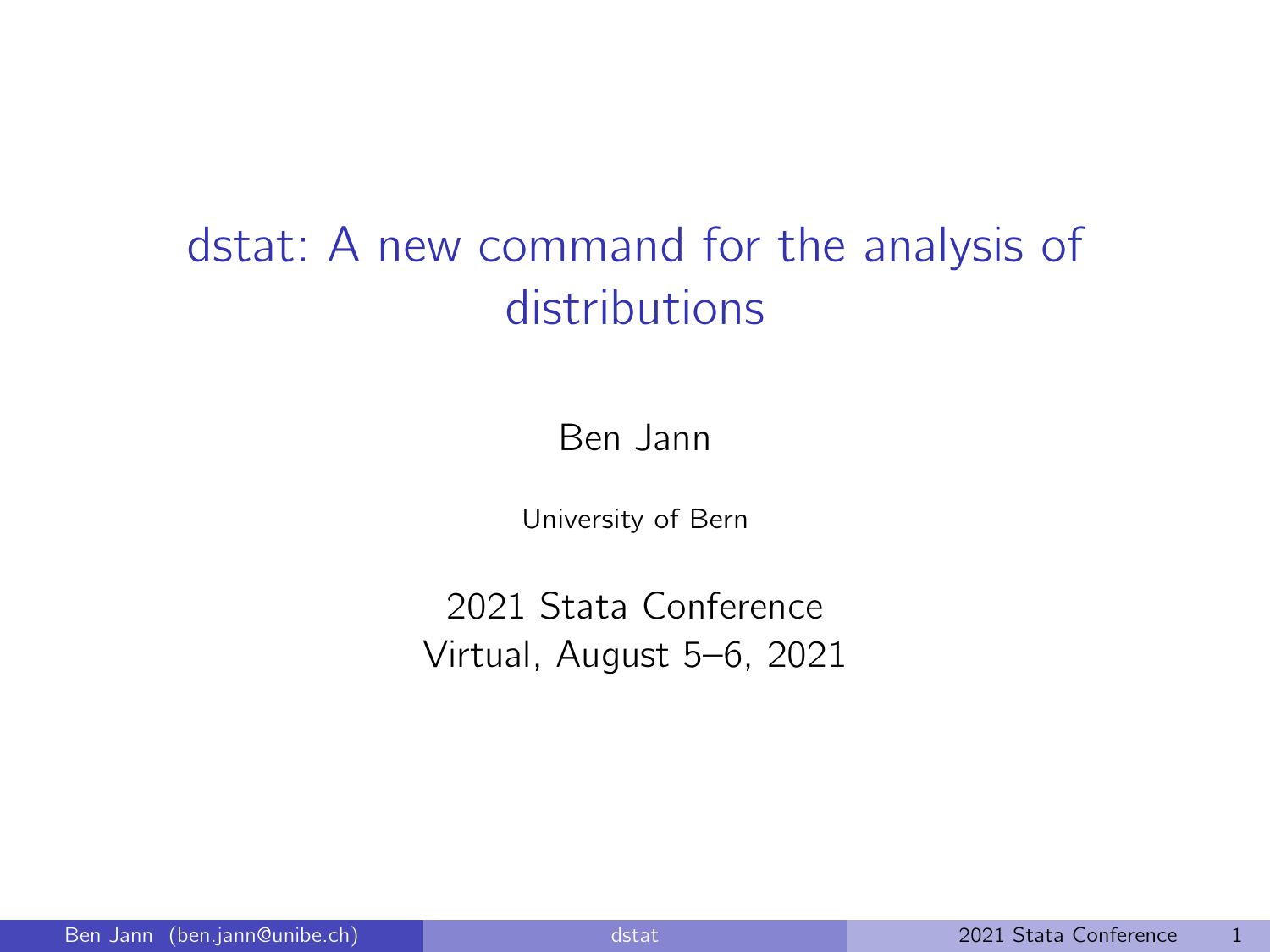### **Outline**



#### **[Theory](#page-5-0)**







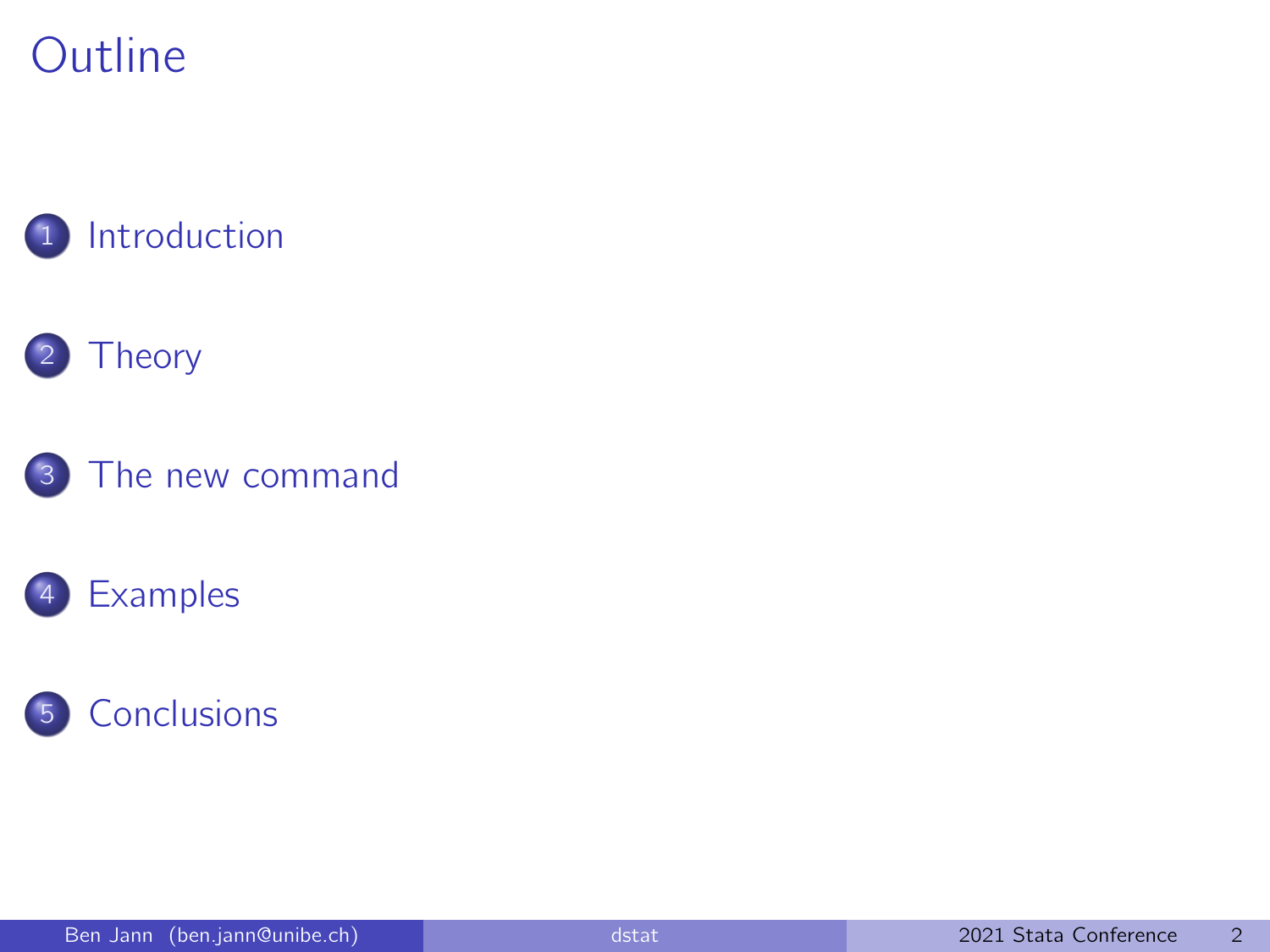## <span id="page-2-0"></span>Why this command?

- Stata provides great functionality for advanced statistics and econometric analyses.
- However, Stata sometimes appears a bit weak in terms of descriptive statistics.
- What do I mean by descriptive statistics?
	- $\triangleright$  Statistics describing points in a distribution; series of such statistics illustrate the shape of a distribution.
		- $\star$  Densities, cumulative distributions, histograms, probabilities, quantiles, lorenz ordinates, etc.
	- $\triangleright$  Summary statistics describing particular features of a distribution.
		- $\star$  Various types of location, dispersion, skewness, or kurtosis measures.
		- $\star$  Inequality, concentration, and poverty measures.
		- $\star$  Association measures
		- $\star$  ...?
	- I primarily mean univariate statistics (although some of the measures covered by dstat are bivariate and dstat has some other features to support "multivariate" analyses).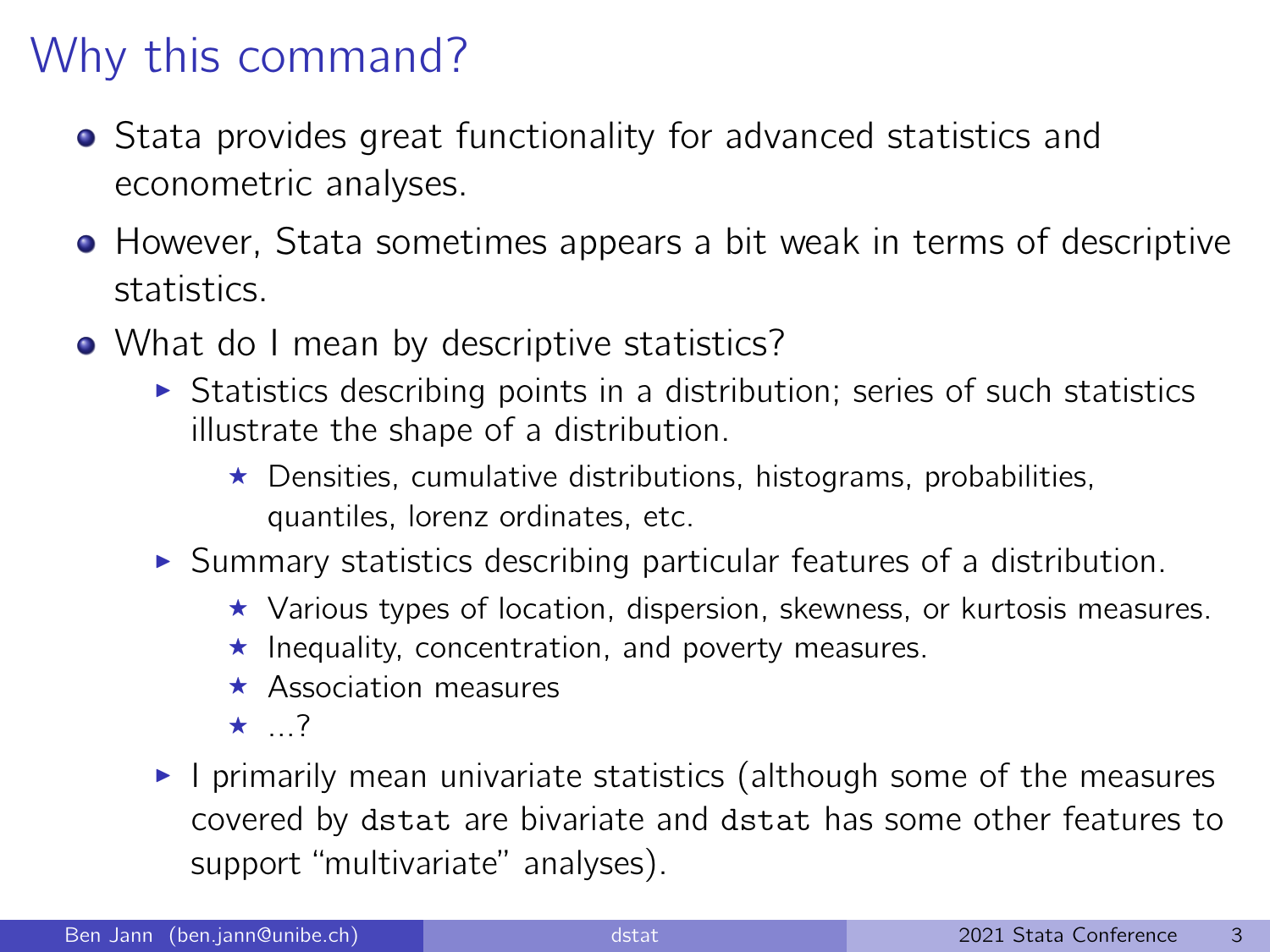#### What do I mean by "weak"?

- With "weak" I do not mean that descriptive statistics cannot be computed in Stata. I just mean that things could be a bit improved in terms of functionality and convenience.
	- $\triangleright$  Different types of statistics are scattered across various commands.
	- $\triangleright$  Each command has its own logic (idiosyncratic syntax, idiosyncratic output, idiosyncratic returns).
	- $\triangleright$  Support for statistical inference greatly varies (some commands do not even allow weights, others fully support complex survey estimation).
	- $\triangleright$  Often difficult to create tables and graphs without too much effort (particularly if interested in confidence intervals).
	- $\triangleright$  Some topics such as, e.g., inequality measures are not covered at all in official Stata. In general, there is a large number of user add-ons for descriptive statistics which, again, all have their own idiosyncrasies, and also greatly vary in terms of functionality and quality.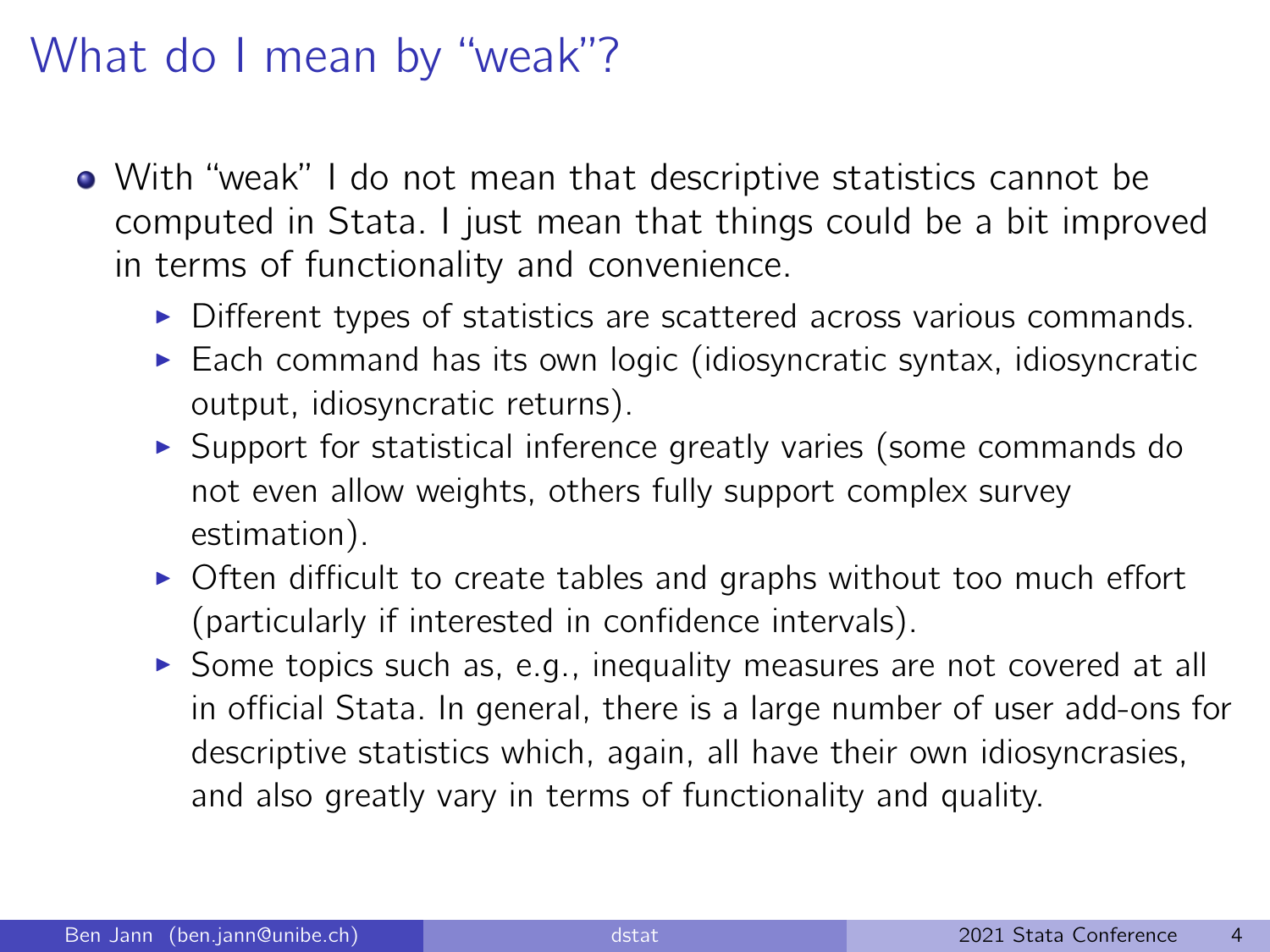## Guiding principles for the new command

- Descriptive statistics are estimates and should be treated as such.
	- $\triangleright$  Provide standard errors/confidence intervals for everything.
	- $\triangleright$  Standardized output like any other estimation command.
	- $\triangleright$  Return results in e() like any other estimation command.
- Highly standardized and consistent, but as flexible as possible.
- Graphs are important in descriptive analysis; provide convenient graphing functionality.
- **•** Framework should be easy to extend (integrate further statistics without too much effort).
- **•** Personal interest: Provide support for covariate balancing a.k.a. compositional standardization ( $\rightarrow$  treatment effect estimation, counterfactual decompositions).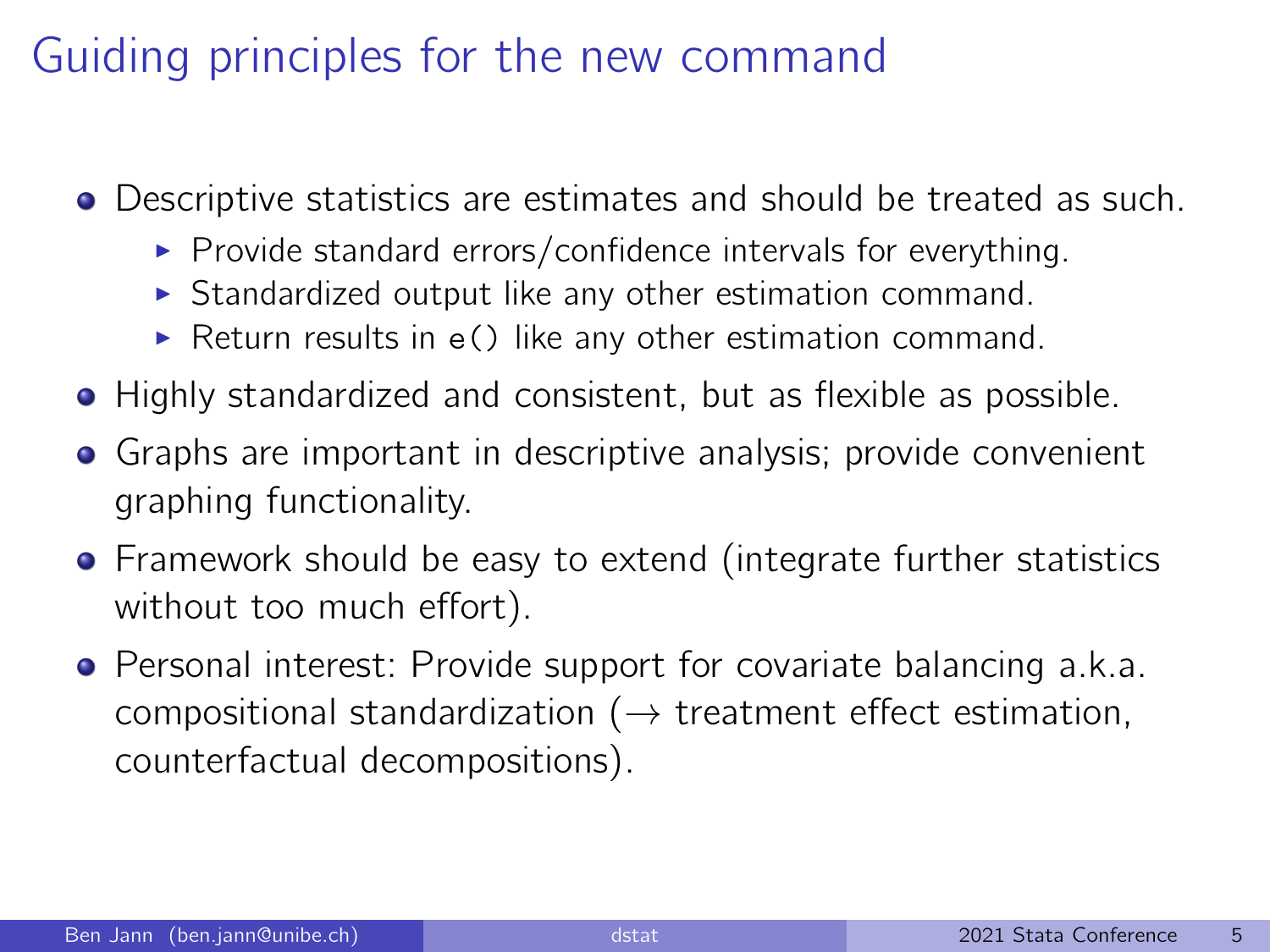<span id="page-5-0"></span>







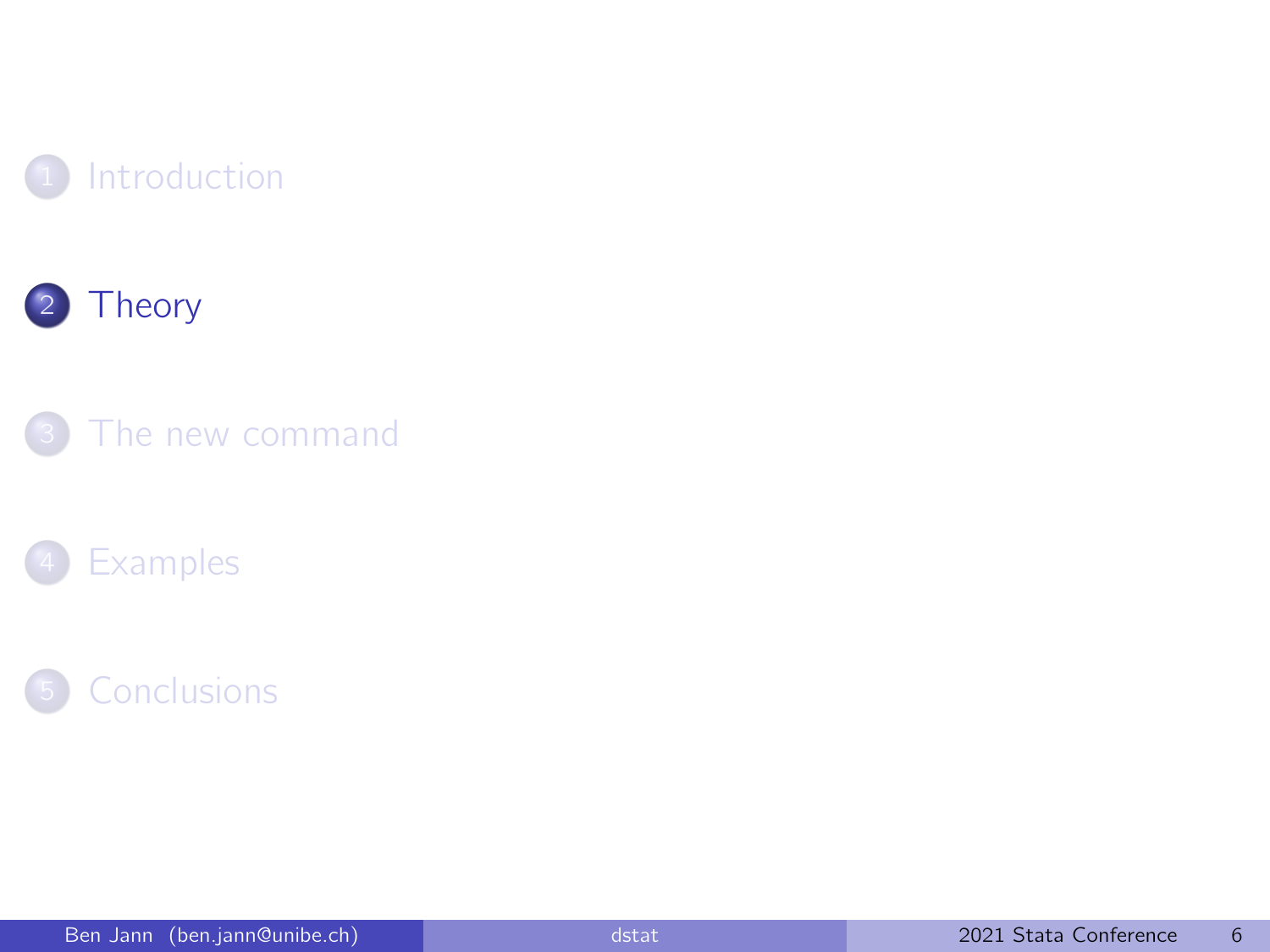- Think of statistic  $\theta$  as a functional of a distribution  $F$ , that is  $\theta = \mathcal{T}(F)$ .
- **•** The influence function of  $\theta$  is defined as the limit of the change in  $\theta$ if a small amount of data mass is added at a specific point in the distribution:

$$
\mathsf{IF}(x,\theta,\mathsf{F}) = \lim_{\epsilon \to 0} \frac{\mathsf{T}((1-\epsilon)\mathsf{F} + \epsilon \delta_x) - \mathsf{T}(\mathsf{F})}{\epsilon}
$$

where  $\delta_x$  is a distribution with all its mass at point x.

- Influence functions have been developed in robust statistics (e.g. Hampel 1974) to study the robustness properties of estimators.
- **•** However, influence functions are super useful because the sampling variance of an estimator is equal to the sampling variance of the expected value of its influence function (e.g. Deville 1999)
- This means that the standard error of a mean estimate of the "empirical" influence function provides a consistent estimate of the standard error of  $\hat{\theta}$ .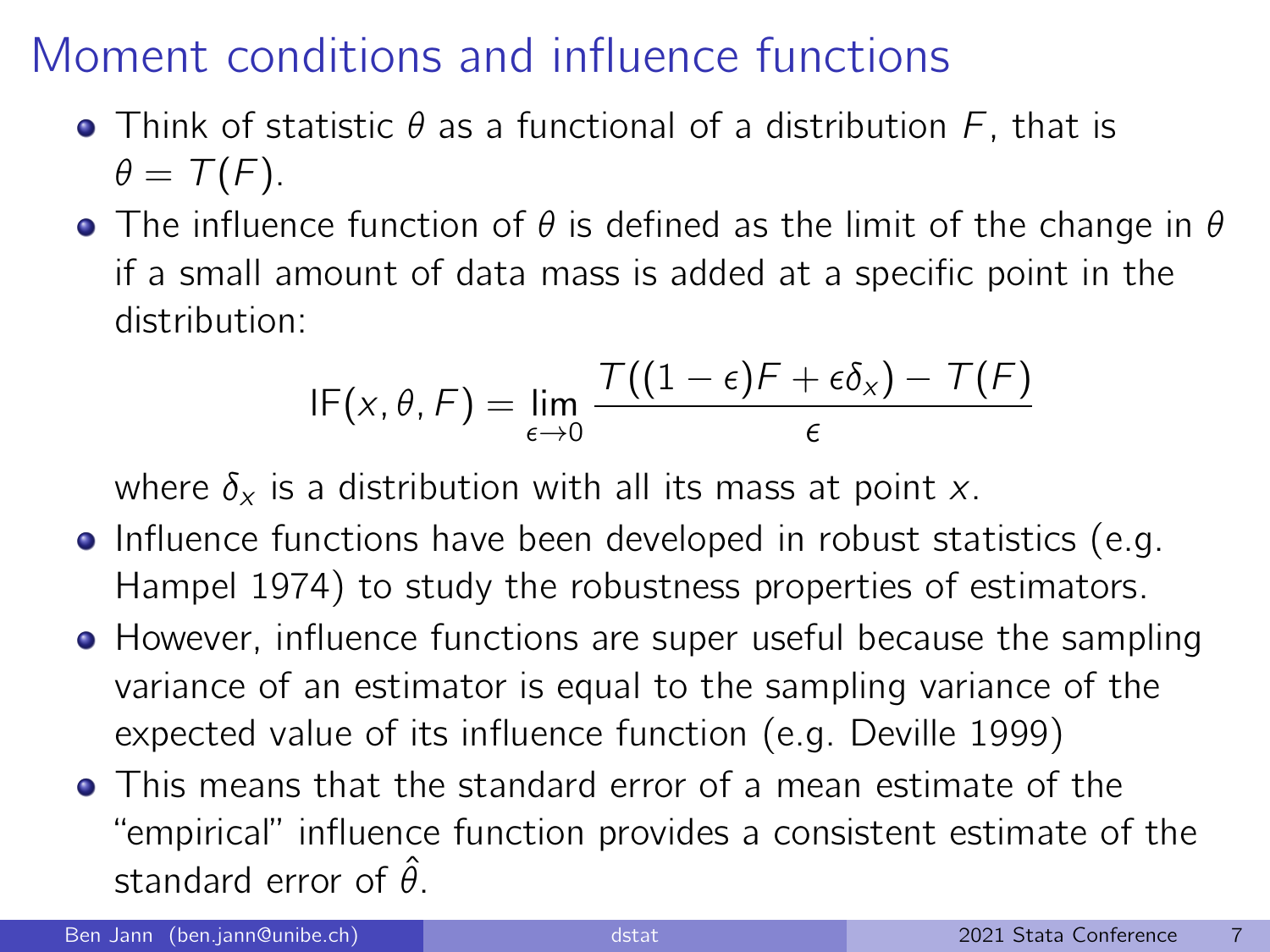- But how to compute influence functions in practice?
- Let  $h_i^{\theta}$  be the moment condition of  $\theta$  such that

$$
\frac{1}{W}\sum_{i=1}^n w_i h_i^{\hat{\theta}} = 0
$$

where  $w_i$  are sampling weights and W is the sum of weights. For example, the moment condition is as follows:

$$
\bar{y} = \frac{1}{W} \sum_{i=1}^{N} w_i Y_i \Rightarrow \frac{1}{W} \sum_{i=1}^{N} w_i (Y_i - \bar{y}) = 0 \Rightarrow h_i^{\bar{y}} = Y_i - \bar{y}
$$

The "empirical" influence function can then be obtained as

$$
IF_i(\hat{\theta}) = \frac{1}{G} h_i^{\hat{\theta}} \qquad \text{with} \quad G = -\frac{1}{W} \sum_{i=1}^n w_i \left. \frac{\partial h_i^{\theta}}{\partial \theta} \right|_{\theta = \hat{\theta}}
$$

• In case of the mean, G boils down to 1, such that the influence function simply is  $IF_i(\bar{y}) = Y_i - \bar{y}$ .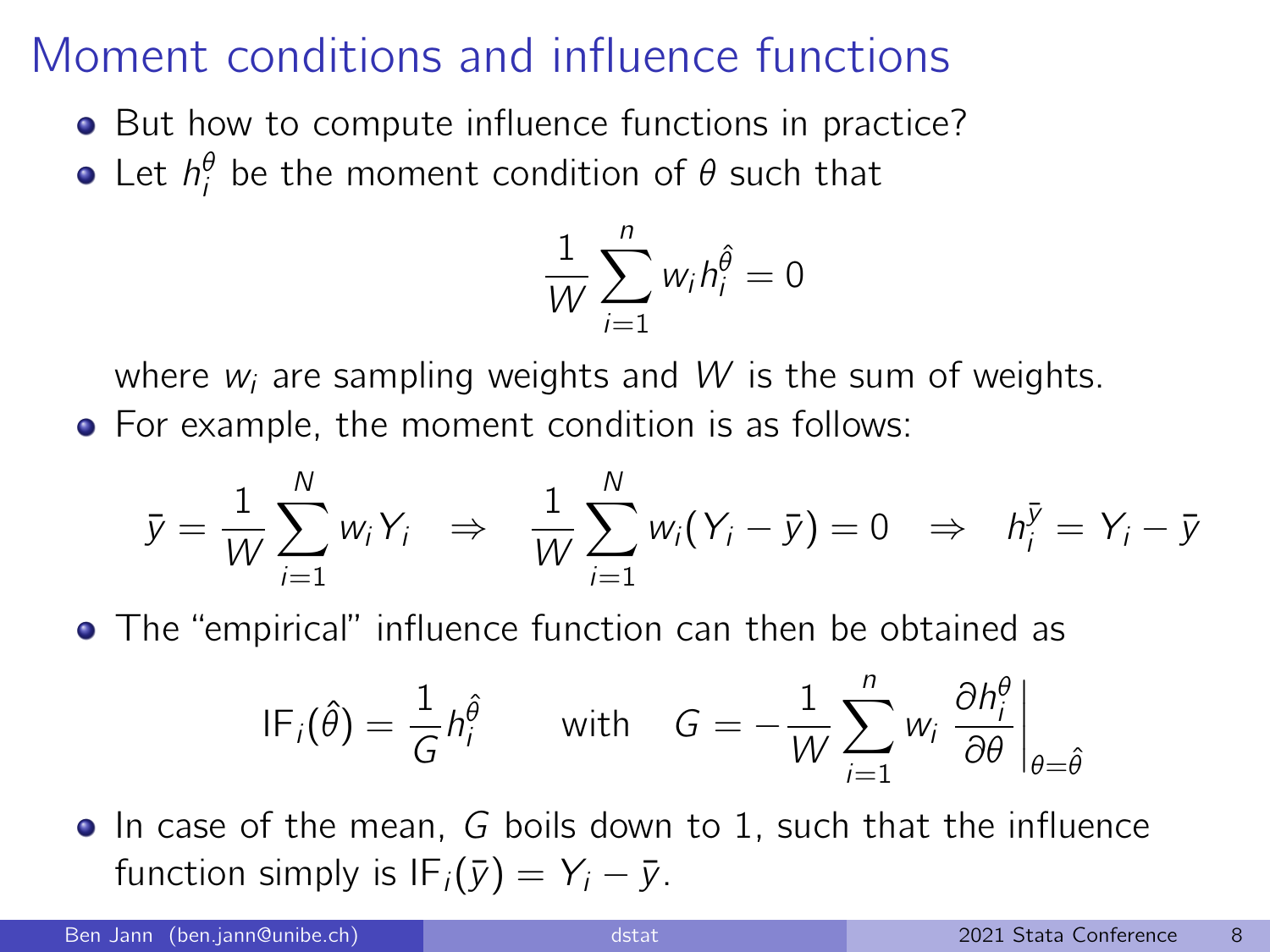- Many statistics are constructed in a way such that they depend on a number of auxiliary estimates. For example, the trimmed mean depends on the quantiles at which the data is trimmed.
- **•** Influence functions for such statistics can be derived using the chain rule.
- Let  $\theta$  depend on additional parameters  $\gamma_1, \ldots, \gamma_k$ . The influence function of  $\theta$  can then be obtained as

$$
IF_i(\hat{\theta}) = \frac{1}{G} \left( h_i^{\hat{\theta}} - \sum_{j=1}^k G_j IF_i(\hat{\gamma}_j) \right) \quad \text{with} \quad G_j = -\frac{1}{W} \sum_{i=1}^n w_i \left. \frac{\partial h_i^{\hat{\theta}}}{\partial \gamma_j} \right|_{\gamma_j = \hat{\gamma}_j}
$$

If  $\gamma_j$  itself depends on further parameters, its influence function will have a similar form. In this way we can easily piece together influence functions also for very complex statistics.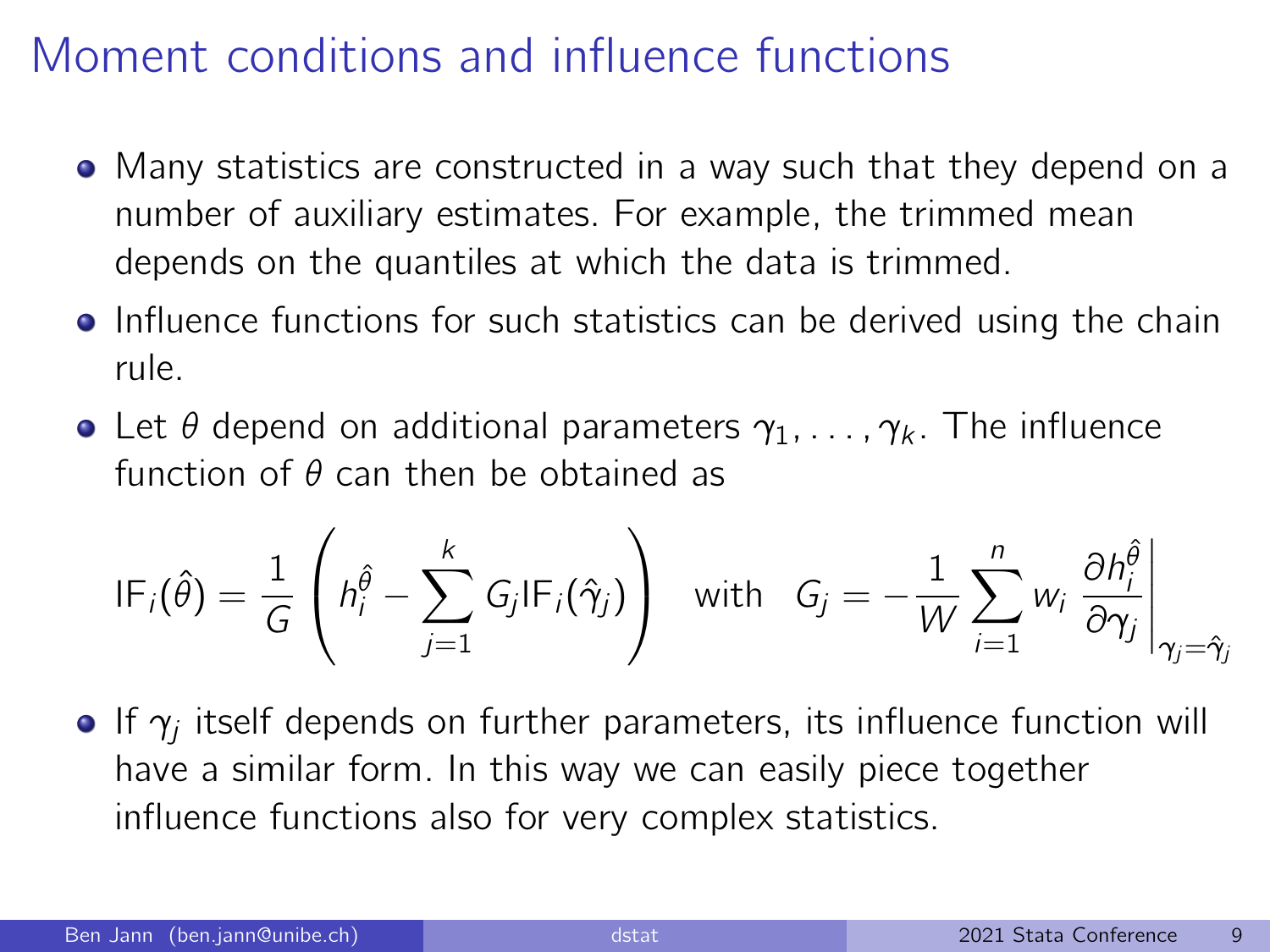• More generally (see Jann 2020), if  $\theta$  is a vector of estimates  $\theta_1, \ldots, \theta_k$  that may or may not depend on each other, the (k dimensional) influence function of  $\theta$  can be obtained as

$$
\mathsf{IF}_i(\hat{\theta}) = \mathsf{G}^{-1} \mathsf{h}_i^{\hat{\theta}}
$$

where

$$
\mathbf{h}_i^{\theta} = \begin{bmatrix} h_i^{\theta_1} \\ \vdots \\ h_i^{\theta_k} \end{bmatrix} \quad \text{and} \quad \mathbf{G} = -\frac{1}{W} \sum_{i=1}^n w_i \left. \frac{\partial \mathbf{h}_i^{\theta}}{\partial \theta'} \right|_{\theta = \hat{\theta}}
$$

• As David Drukker would say:

#### "Stack the moment equations!"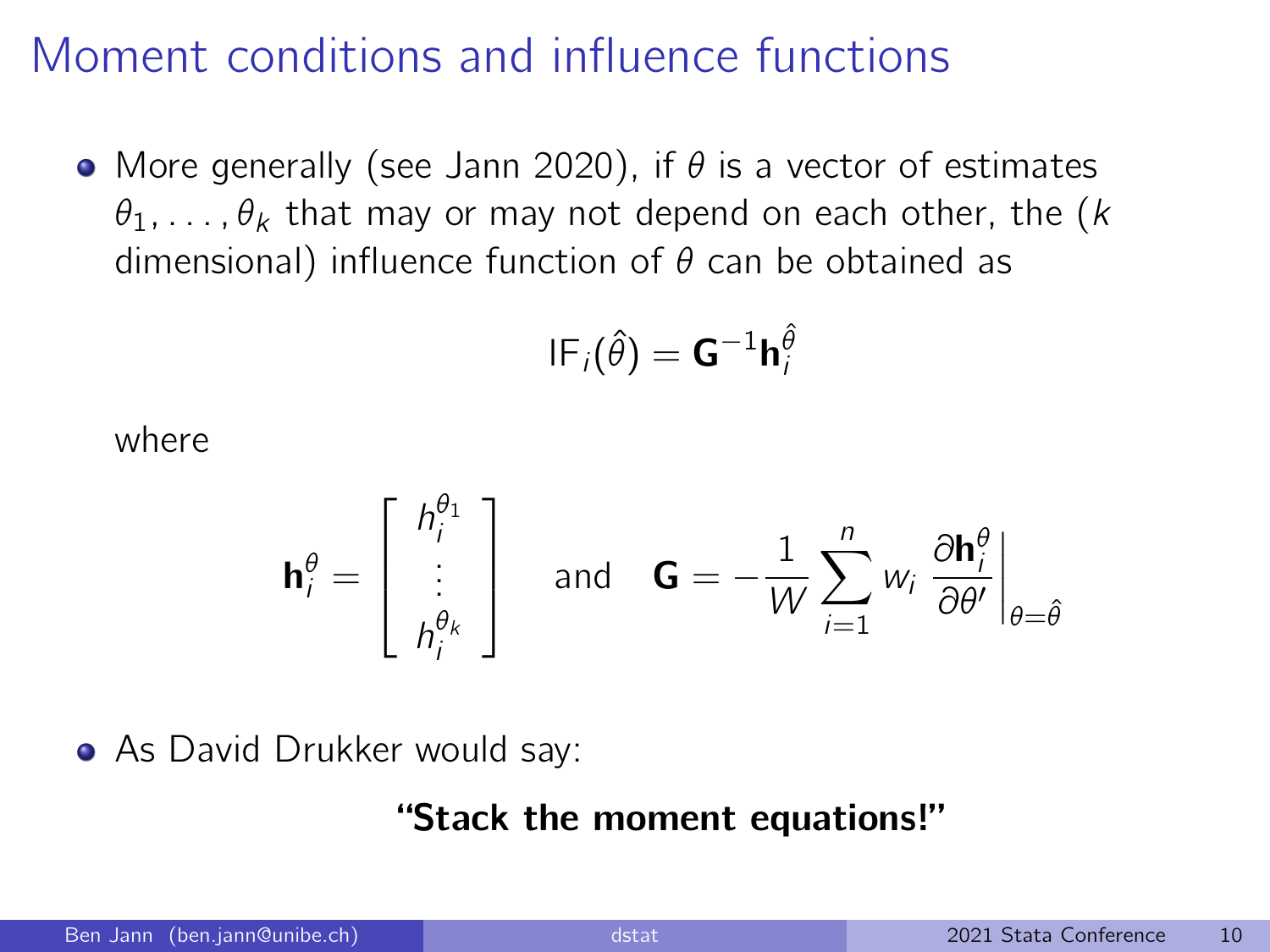- Although things might look complicated at first sight, obtaining influence functions is actually quite easy in most cases. Also subpopulation estimation can be integrated without much trouble and there is a simple solution to take account of covariate balancing based on reweighting.
- Hence, influence functions are the method of choice for the new command.
- One great thing about influence functions is that support for complex survey estimation (svy) comes for free.
- Another great thing is that the influence function of a linear or nonlinear combination of several statistics can be obtained by linear combination of the individual influence functions (as implied by the chain rule).
- Furthermore, the RIFs (recentered influence functions) can be used in regression models to study approximate effects of covariates on a statistic (Firpo et al. 2009).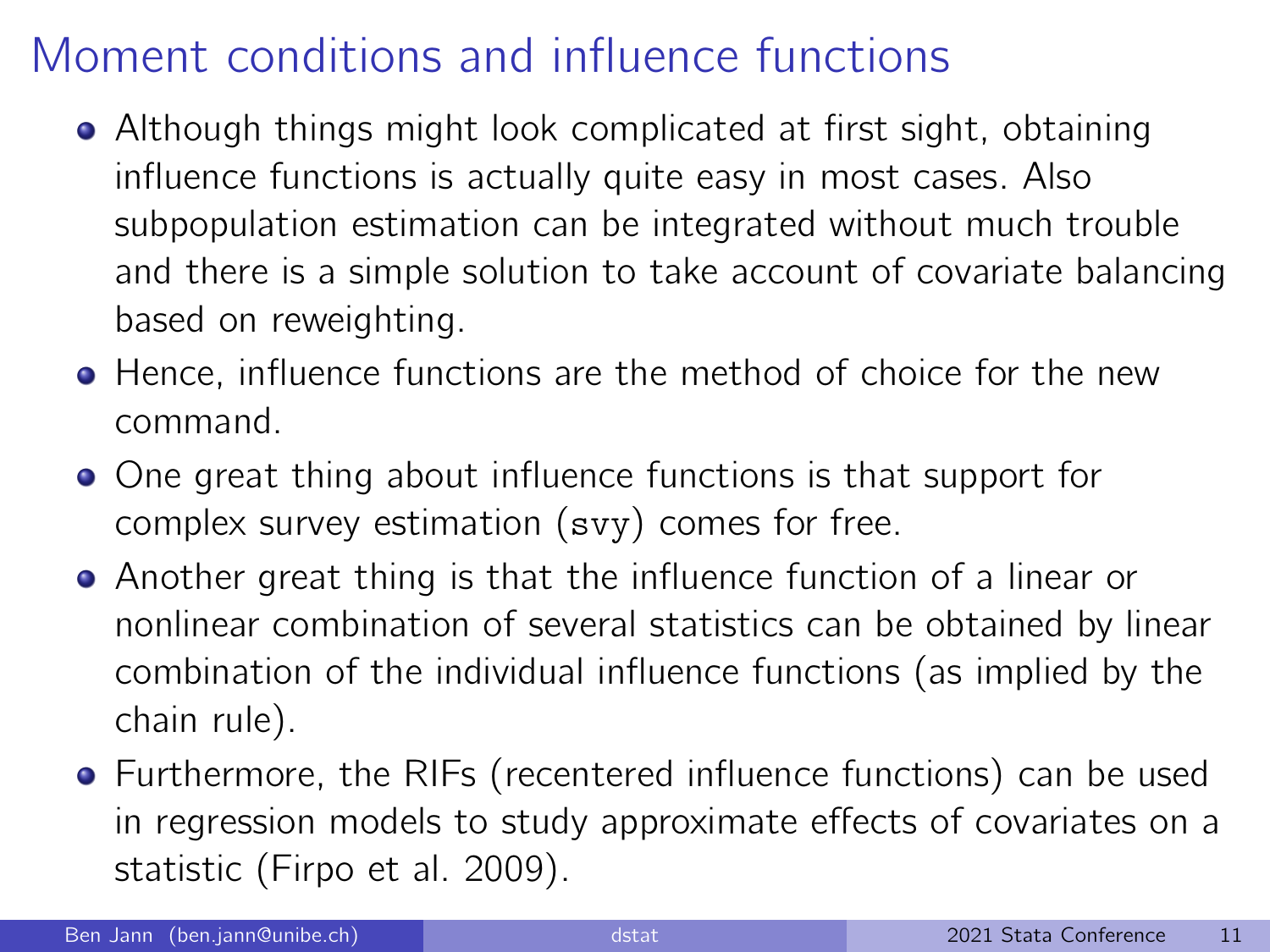<span id="page-11-0"></span>







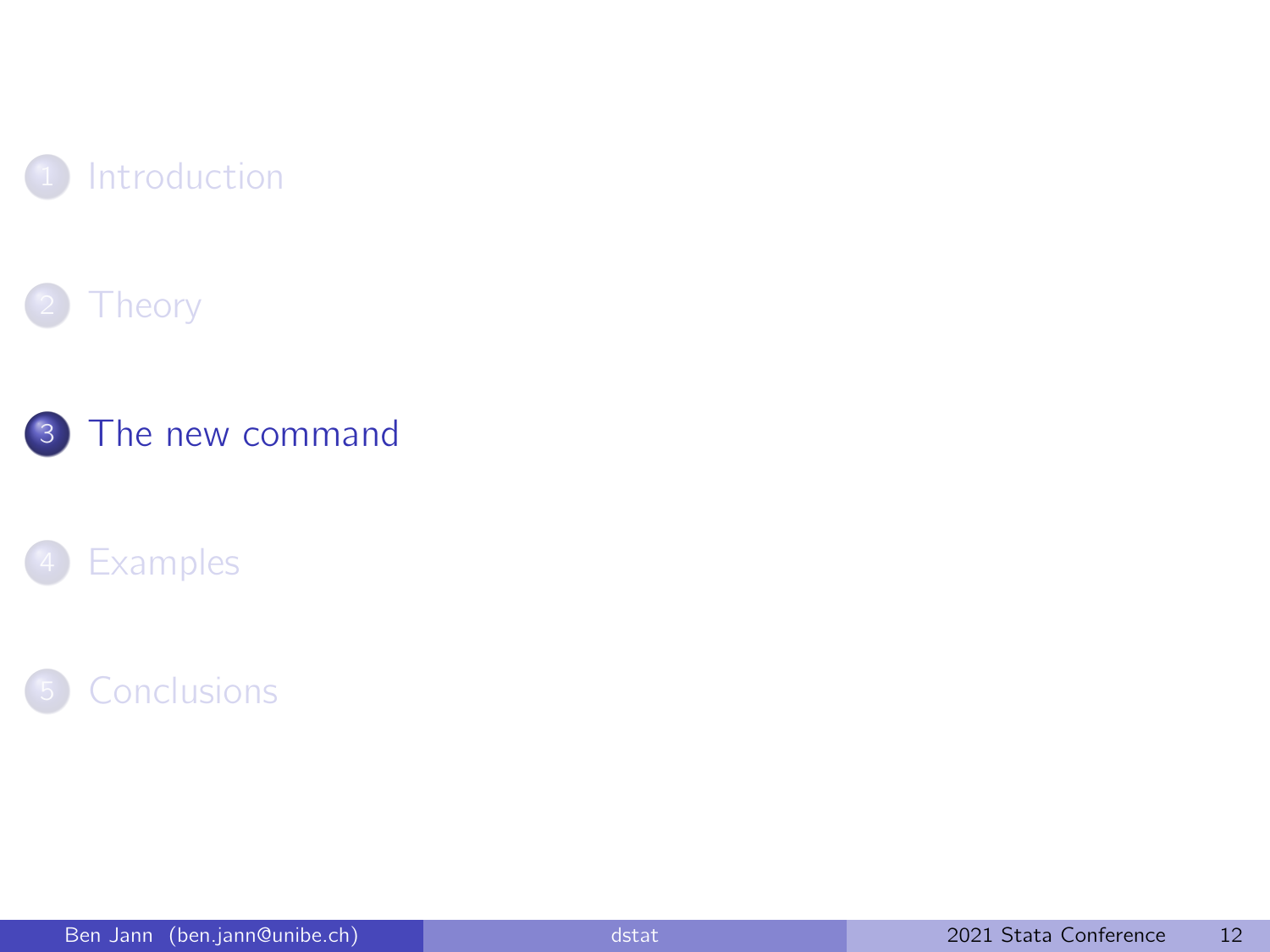#### Estimation

**Q** Distribution functions:

 $\texttt{dist} \texttt{subcmd} \texttt{varlist} \texttt{[if] [in] [weight] [, options] }$ where *subcmd* is one of density (or pdf), histogram, proportion, frequency, cdf, ccdf, quantile, lorenz, share, tip.

• Summary statistics:

$$
distat [ (stats) ] varlist [ (stats) \ varlist ... ] [if ] [in]
$$
  
[ *weight ] [ , options ]*

where stats is a space-separated list of statistics. A large collection of statistics is available . . .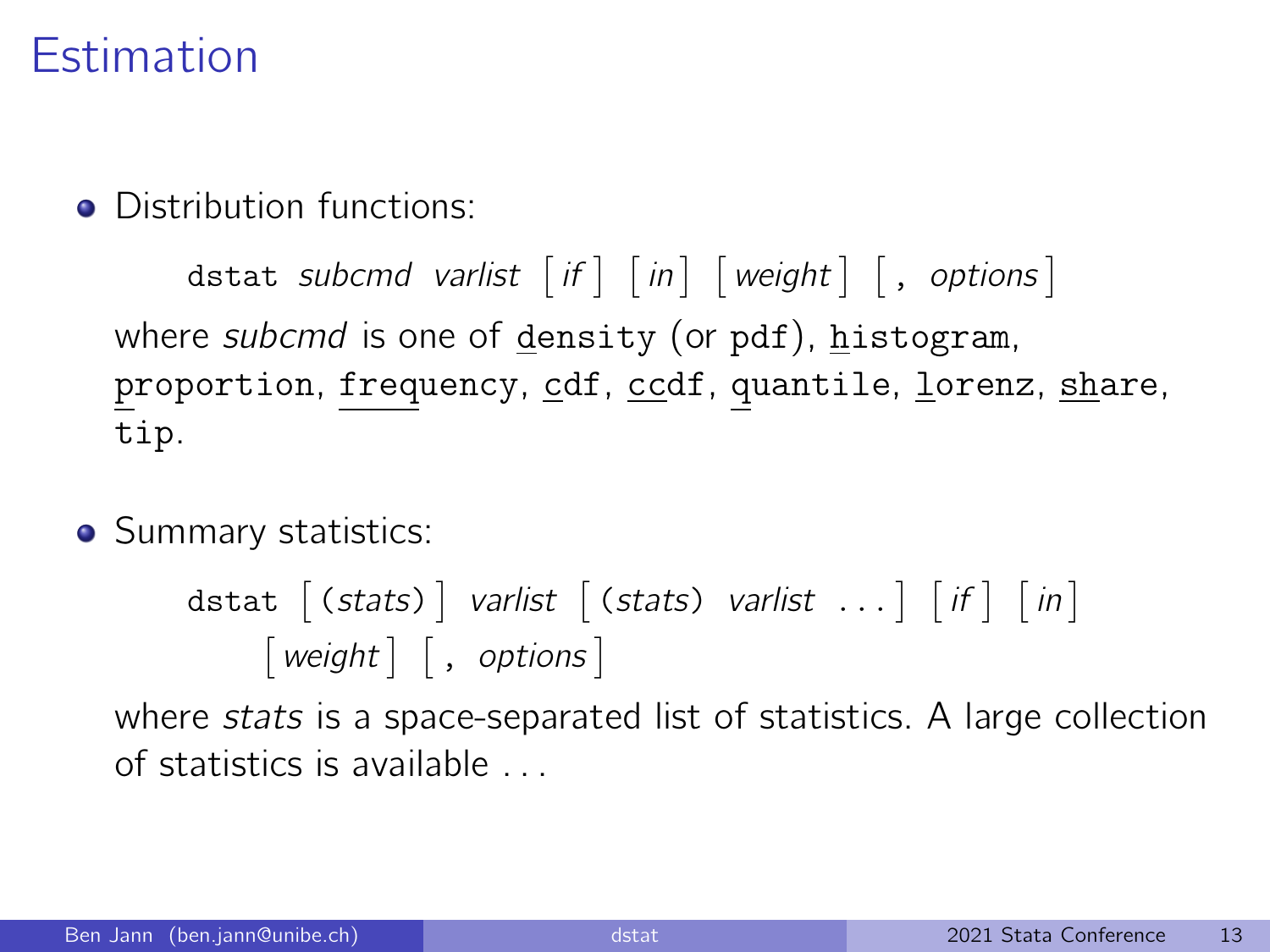| Points in the distribution |                                                                                                                                                          |
|----------------------------|----------------------------------------------------------------------------------------------------------------------------------------------------------|
| quantile(p)                | $p/100$ quantile; $p$ in $[0, 100]$                                                                                                                      |
| p(p)                       | alias for quantile()                                                                                                                                     |
| hdquantile(p)              | p/100 Harrell/Davis (1982) quantile; p in [0,100]                                                                                                        |
| density(x)                 | kernel density at value x                                                                                                                                |
| hist(x1,x2)                | histogram density of data within $(x1, x2)$                                                                                                              |
| $cdf[*](x)$                | cumulative distribution (CDF) at value $x$ ; suffix $*$ is empty for default, m for<br>mid-adjusted CDF, f for floor CDF                                 |
| $ccdf[*](x)$               | complementary CDF at value x; suffix * is empty for default, m for mid-adjusted<br>CCDF, f for floor CCDF                                                |
| prop(x1[, x2])             | proportion of data equal to x1 or within [x1,x2]                                                                                                         |
| pct(x1[, x2])              | percent of data equal to x1 or within [x1,x2]                                                                                                            |
| freq(x1[, x2])             | frequency of data equal to $x1$ or within $[x1, x2]$                                                                                                     |
| total $[(x1[,x2])]$        | overall total, or total of data equal to $x1$ or within $[x1, x2]$                                                                                       |
| min                        | observed minimum (standard error set to zero)                                                                                                            |
| max                        | observed maximum (standard error set to zero)                                                                                                            |
| range                      | max-min (standard error set to zero)                                                                                                                     |
| midrange                   | (min+max)/2 (standard error set to zero)                                                                                                                 |
| Location measures          |                                                                                                                                                          |
| mean                       | arithmetic mean                                                                                                                                          |
| gmean                      | geometric mean (data must be positive)                                                                                                                   |
| hmean                      | harmonic mean (data must be positive)                                                                                                                    |
| trim(p1[, p2])             | trimmed mean with p1/100 lower trimming and p2/100 upper trimming; p1 and p2 in<br>$[0.50]$ ; $p2=p1$ if omitted; default is $p1=p2=25$                  |
| winsor $p1[, p2]$          | winsorized mean with $p1/100$ lower winsorizing and $p2/100$ upper winsorizing; $p1$<br>and $p2$ in $[0,50]$ ; $p2=p1$ if omitted; default is $p1=p2=25$ |
| median                     | median: equal to q50                                                                                                                                     |
| huber[(p)]                 | Huber M estimate with qaussian efficiency $p$ in [63.7,99.9]; default is $p=95$                                                                          |
| biweight $[(p)]$           | biweight M estimate with gaussian efficiency p in $[.01, 99.9]$ ; default is p=95                                                                        |
| hl                         | Hodges-Lehmann location measure (Hodges and Lehmann 1963)                                                                                                |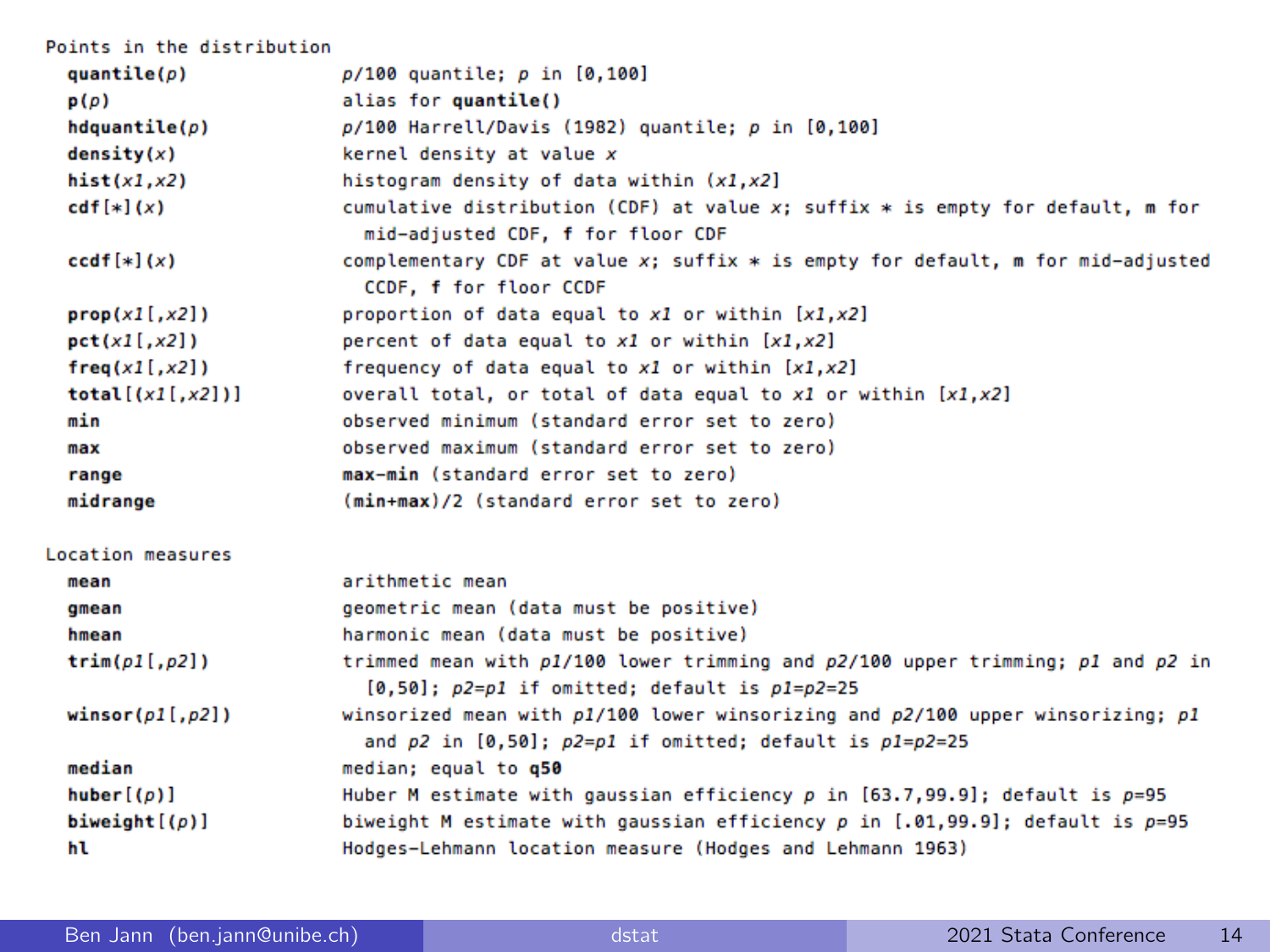| Scale measures          |                                                                                                                                                                                                        |
|-------------------------|--------------------------------------------------------------------------------------------------------------------------------------------------------------------------------------------------------|
| sd[(df)]                | standard deviation; df applies small-sample adjustment; default is $df=1$                                                                                                                              |
| variance[(df)]          | variance: default is $df=1$                                                                                                                                                                            |
| mse[(x[, df])]          | mean squared deviation from value x (mean squared error); default is $x=0$ and<br>$df=0$                                                                                                               |
| smse[(x[, df])]         | square-root of mean squared deviation from value x; default is $x=0$ and $df=0$                                                                                                                        |
| $iqr[n]$ [( $p1, p2$ )] | interquantile range; default is igr(25,75) (interquartile range); specify igrn<br>for normalized IQR, equal to $1/(invnormal(\rho2) - invnormal(\rho1)) * iqr$                                         |
| $mod[n]$ [(l[,t])]      | median (or mean if $l := 0$ ) absolute deviation from the median (or mean if $t := 0$ );<br>specify madn for normalized MAD, equal to $1/invonormal(0.75)$ * mad (or<br>$sart(pi/2)$ * mad if $l:=0$ ) |
| $mae[n]$ [(l[,x])]      | median (or mean if $l := 0$ ) absolute deviation from value x; default is $x=0$ ;<br>specify maen for normalized MAE, equal to 1/invnormal(0.75) * mae or<br>$(sart(pi/2) * mae if l!=0)$              |
| md[n]                   | mean absolute pairwise difference; equal to 2 * mean * gini; specify mdn for<br>normalized MD, equal to sqrt(pi)/2 $*$ md                                                                              |
| mscale[(bp)]            | M estimate of scale with breakdown point bp in [1,50]; default is bp=50                                                                                                                                |
| qn                      | On scale coefficient (Rousseeuw and Croux 1993)                                                                                                                                                        |
| Skewness measures       |                                                                                                                                                                                                        |
| skewness                | skewness                                                                                                                                                                                               |
| qskew[(alpha)]          | quantile skewness (Hinkley 1975); alpha in [0,50]; default is alpha=25                                                                                                                                 |
| mc                      | medcouple (Brys et al. 2004)                                                                                                                                                                           |
| Kurtosis measures       |                                                                                                                                                                                                        |
| kurtosis                | kurtosis                                                                                                                                                                                               |
| qw[(alpha)]             | quantile tail weight; alpha in [0,50]; default is alpha=25                                                                                                                                             |
| lqw[(alpha)]            | left quantile tail weight; alpha in [0,50]; default is alpha=25                                                                                                                                        |
| rqw[(alpha)]            | right quantile tail weight; alpha in [0,50]; default is alpha=25                                                                                                                                       |
| lmc                     | left medcouple tail weight measure (Brys et al. 2006)                                                                                                                                                  |
| rmc                     | right medcouple tail weight measure (Brys et al. 2006)                                                                                                                                                 |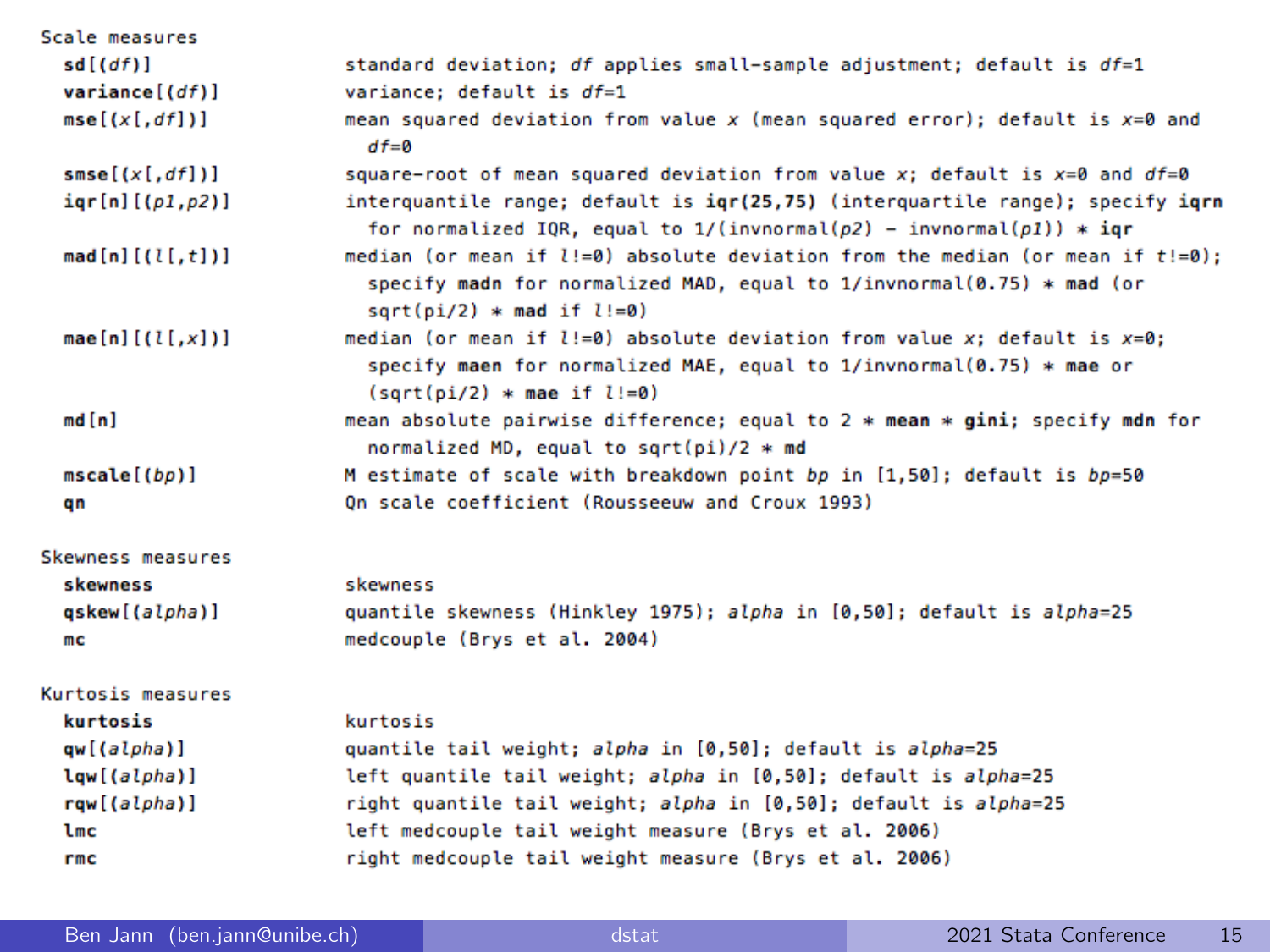| Inequality measures              |                                                                                                                                                                                        |
|----------------------------------|----------------------------------------------------------------------------------------------------------------------------------------------------------------------------------------|
| hoover                           | Hoover index (Robin Hood index)                                                                                                                                                        |
| gini[(df)]                       | Gini coefficient; df applies small-sample adjustment; default is $df=0$                                                                                                                |
| agini[(df)]                      | absolute Gini coefficient                                                                                                                                                              |
| mld                              | mean log deviation; equal to ge(0)                                                                                                                                                     |
| theil                            | Theil index; equal to $ge(1)$                                                                                                                                                          |
| cv[(df)]                         | coefficient of variation; default is $df=1$ ; $cv(0)=sqrt(2*ge(1))$                                                                                                                    |
| ge[(alpha)]                      | generalized entropy (Shorrocks 1980) with parameter alpha                                                                                                                              |
| atkinson[(epsilon)]              | Atkinson index with parameter epsilon>=0; default is epsilon=1                                                                                                                         |
| lvar[(df)]                       | logarithmic variance; default is df=1                                                                                                                                                  |
| vlog[(df)]                       | variance of logarithm; default is df=1                                                                                                                                                 |
| top[(p)]                         | outcome share of top $p$ percent; default is $p=10$                                                                                                                                    |
| bottom([p])                      | outcome share of bottom $p$ percent; default is $p=40$                                                                                                                                 |
| mid(p1,p2)]                      | outcome share of mid $p1$ to $p2$ percent; default is $p1=40$ and $p2=90$                                                                                                              |
| palma                            | palma ratio; equal to top/bottom or sratio(40,90)                                                                                                                                      |
| qratio[(p1,p2)]                  | quantile ratio $q(p2)/q(p1)$ ; default is $p1=10$ and $p2=90$                                                                                                                          |
| sratio[(l1,u1,l2,u2)]            | percentile share ratio; default is $l1=0$ , $u1=10$ , $l2=90$ , $u2=100$ ; can also specify<br>sratio(u1, l2)                                                                          |
| $[*] \text{Lorenz}(p)$           | Lorenz ordinate, $p$ in [0,100]; prefix $*$ is empty for default, g for<br>generalized, t for total, a for absolute, e for equality gap                                                |
| $[*] share(p1,p2)$               | percentile share, p1 and p2 in [0,100]; prefix * is empty for default, d for<br>density, g for generalized, t for total, a for average                                                 |
| Concentration measures           |                                                                                                                                                                                        |
| $\text{gci}[(zvar[, df])]$       | Gini concentration index; zvar specifies the sort variable; default is as set<br>by option zvar(); df applies small-sample adjustment; default is $df=0$ ; can<br>also specify gci(df) |
| aci[(zvar[, df])]                | absolute Gini concentration index; syntax as for gci                                                                                                                                   |
| $[*]$ ccurve $(p[, zvar])$       | concentration curve ordinate, $p$ in [0,100]; prefix $*$ is empty for default, g<br>for generalized, t for total, a for absolute, e for equality gap                                   |
| $[*]$ cshare( $p1, p2[$ , zvar]) | concentration share, $p1$ and $p2$ in [0,100]; prefix $*$ is empty for default, d for<br>density, g for generalized, t for total, a for average                                        |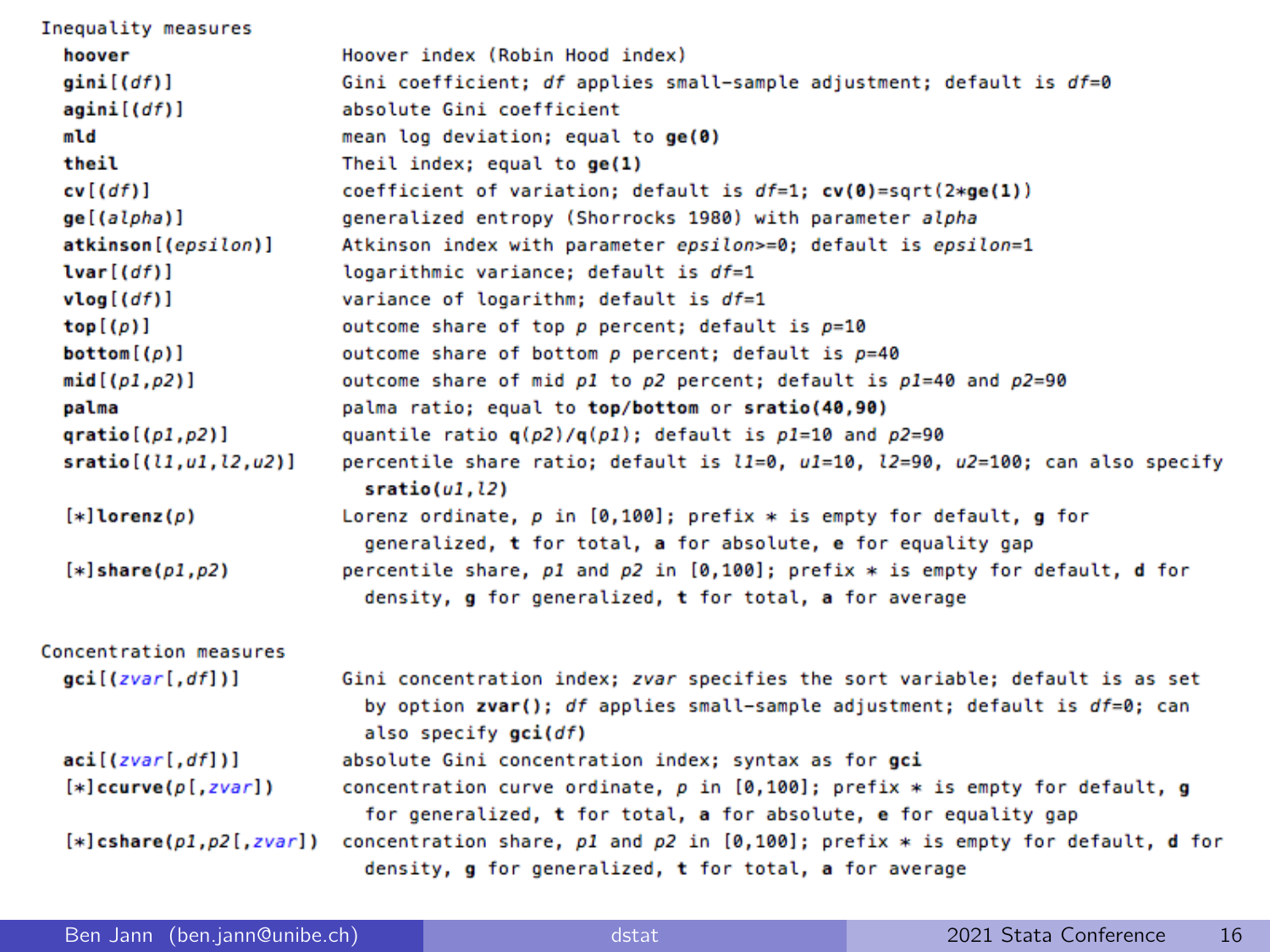| Poverty measures           |                                                                                                                                                                      |
|----------------------------|----------------------------------------------------------------------------------------------------------------------------------------------------------------------|
| hcr[(plane)]               | head count ratio (i.e. proportion poor); pline specifies the poverty line > 0;<br>pline can be varname or #; default is as set by option pline()                     |
| $[a]$ pgap $[($ pline $)]$ | poverty gap (proportion by which mean outcome of poor is below pline); specify<br>apgap for absolute poverty gap (pline - mean outcome of poor)                      |
| $[a]$ pgi $[($ pline $)]$  | poverty gap index; equal to hcr*pgap; specify apgi for absolute poverty gap<br>index, equal to hcr*apgap                                                             |
| fgt[(a[,pline])]           | Foster-Greer-Thorbecke index with a>=0 (Foster et al. 1984, 2010); default is<br>$a=0$ (head count ratio); $a=1$ is equivalent to pgi                                |
| sen[(pline)]               | Sen poverty index (Sen 1976; using the replication invariant version of the<br>index, also see Shorrocks 1995)                                                       |
| sst[(plane)]               | Sen-Shorrocks-Thon poverty index (see, e.g., Osberg and Xu 2008)                                                                                                     |
| takayama[(pline)]          | Takayama poverty index (Takayama 1979)                                                                                                                               |
| watts[(pline)]             | Watts index (see, e.g., Saisana 2014)                                                                                                                                |
| chu[(a[,pline])]           | Clark-Hemming-Ulph poverty index with a in [0,100] (Clark et al. 1981); default<br>is $a=50$ ; $a=0$ is equivalent to 1-exp(-watts); $a=100$ is equivalent to fgt(1) |
| $[a]$ tip $(p[,$ pline])   | TIP ordinate, $p$ in $[0,100]$ ; specify atip() for absolute TIP ordinates                                                                                           |
| Association                |                                                                                                                                                                      |
| corr[(zvar)]               | correlation coefficient; zvar specifies the secondary variable; default is as<br>set by option zvar()                                                                |
| cov[(zvar[, df])]          | covariance; df applies small-sample adjustment; default is $df=1$ ; can also<br>specify cov(df)                                                                      |
| spearman[(zvar)]           | Spearman's rank correlation                                                                                                                                          |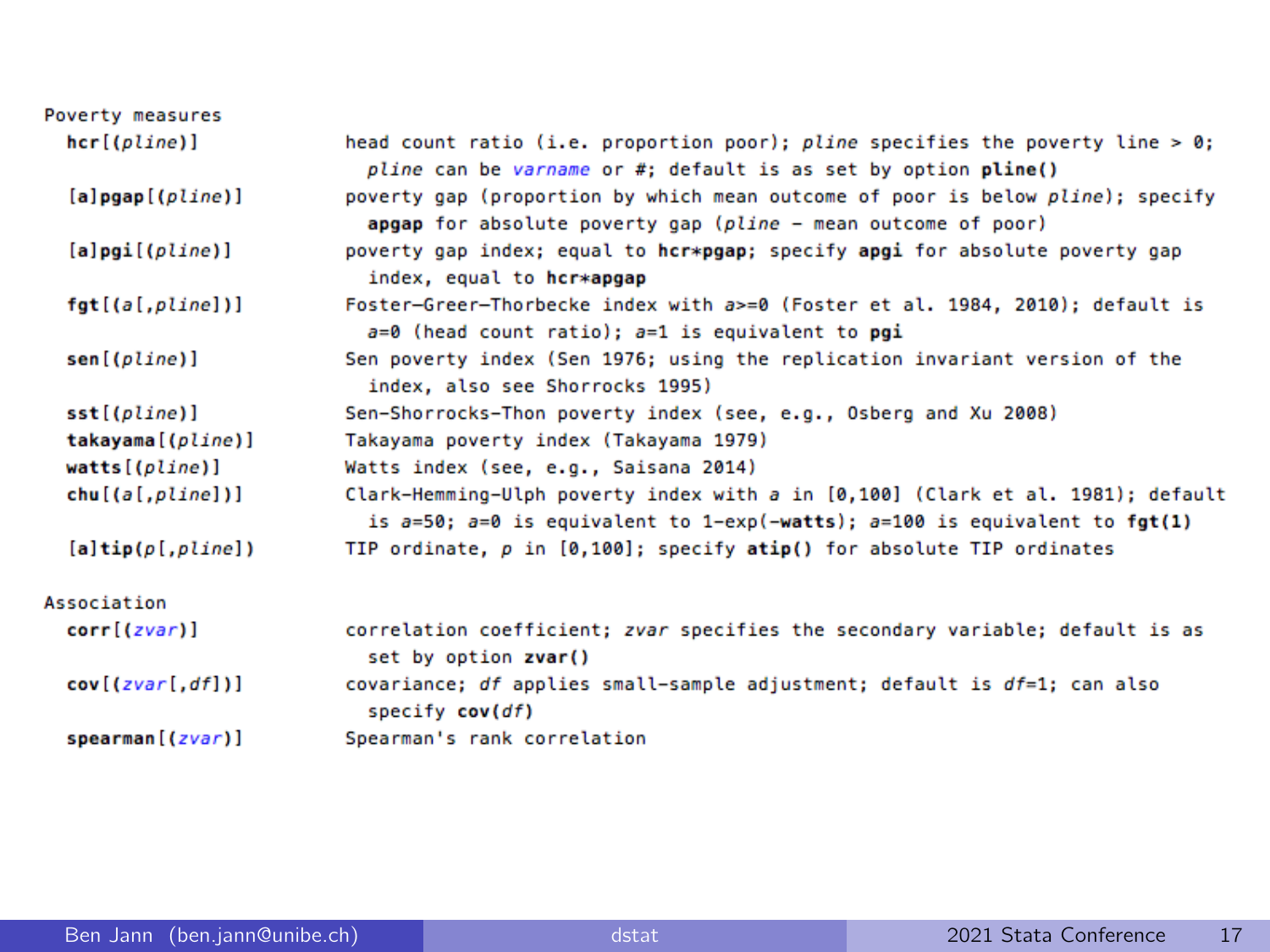### Some main options

 $\texttt{\underline{over}}(\textit{overvar}[\ , \ \textit{options}])\ [\texttt{\underline{total}}]$ 

- $\triangleright$  compute results by subpopulations, possibly including total, possibly accumulating or taking contrasts
- $\mathtt{ball}$ ance( $[\mathit{method}\colon]$ varlist $[\;,\; \mathit{options}\;])$ 
	- $\triangleright$  balance covariates using entropy balancing (see Jann 2021) or IPW
- **O** nocasewise
	- $\triangleright$  exclude missing values for each variable individually (no casewise deletion of observations)
- $\text{vec}(\text{vcetype} \, | \, , \, \text{options} \, |)$ 
	- $\triangleright$  note: specify vce(svy) for complex survey estimation instead of applying the svy prefix!
- There are many more options; see help dstat for details.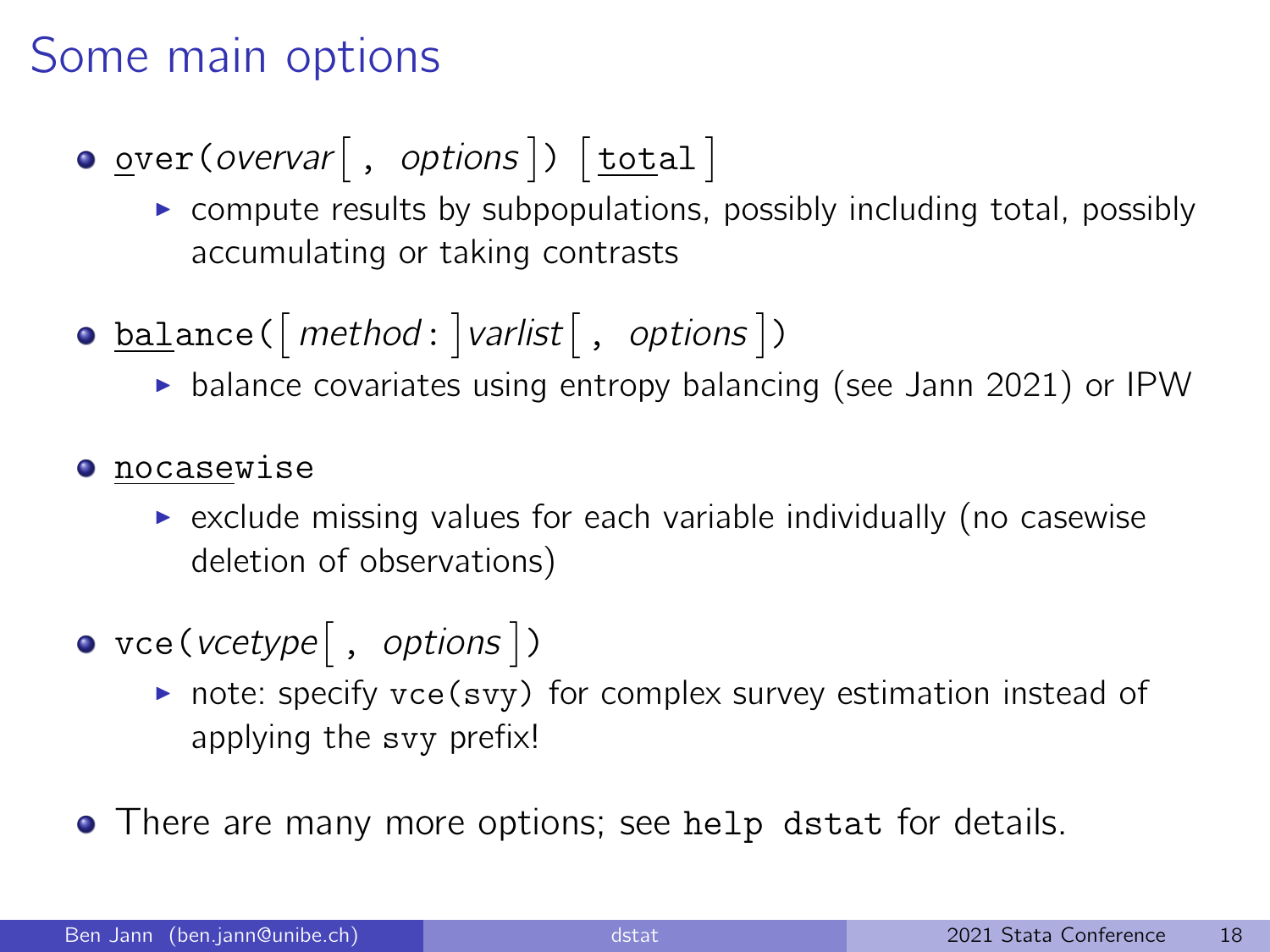#### After estimation

• Draw graph:

dstat graph  $[$  , graph options  $]$ or apply option graph() when estimating. The graphs will be created by an internal call to coefplot (Jann 2014).

Obtain influence functions (optionally recentered):

 $\texttt{predict}\ \Set{\ \textsf{ stub*}\ |\ \textsf{newvarlist}\ \Set{ \ \textsf{if}\ |\ \textsf{in}\ |\ }, \ \textsf{predict}\_\textsf{options}\ ] }$ or apply option generate() when estimating.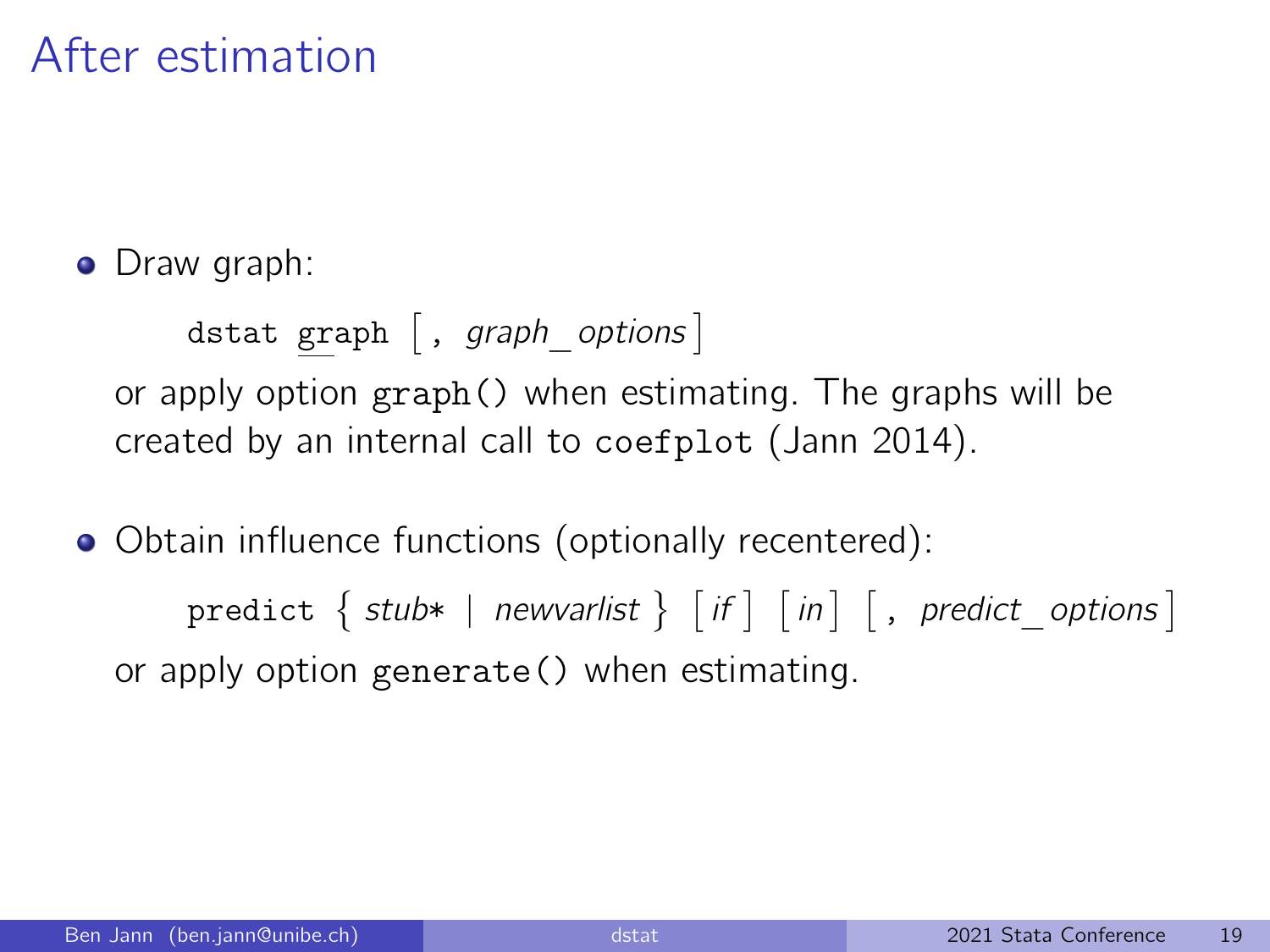<span id="page-19-0"></span>







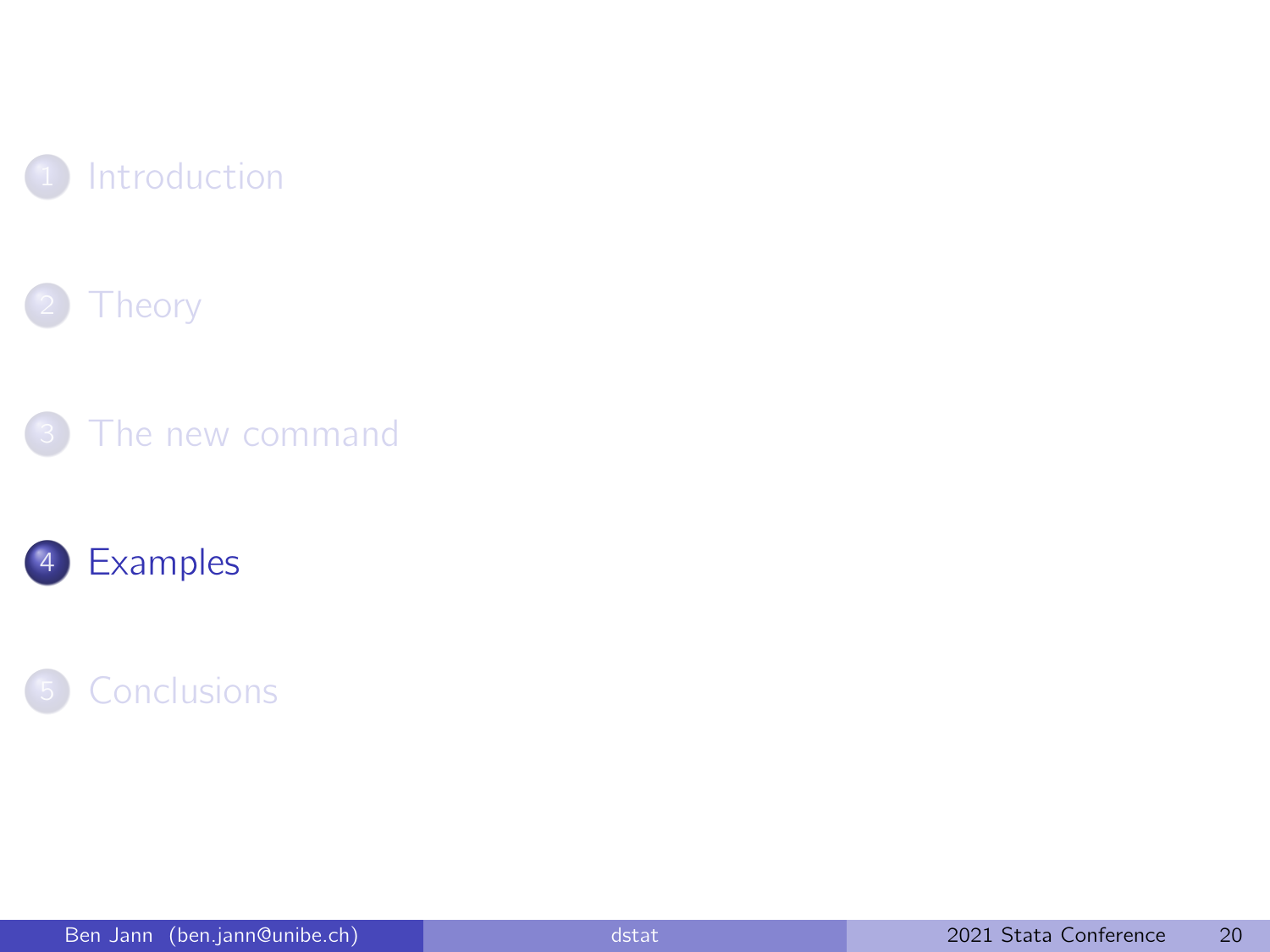| . use sess16, clear<br>(Sample from Swiss Earnings Structure Survey 2016) |         |                   |        |                                                     |  |  |  |  |
|---------------------------------------------------------------------------|---------|-------------------|--------|-----------------------------------------------------|--|--|--|--|
| . describe                                                                |         |                   |        |                                                     |  |  |  |  |
| Contains data from sess16.dta<br>Observations:                            |         | 50,000            |        | Sample from Swiss Earnings Structure<br>Survey 2016 |  |  |  |  |
| Variables:                                                                |         | 5                 |        | 24 Jun 2021 21:38                                   |  |  |  |  |
| Variable                                                                  | Storage | Display           | Value  |                                                     |  |  |  |  |
| name                                                                      | type    | format            | label  | Variable label                                      |  |  |  |  |
| earnings                                                                  | long    | %10.0g            |        | monthly earnings in CHF (full-time<br>equivalent)   |  |  |  |  |
| gender                                                                    | byte    | %8.0g             | gender | gender                                              |  |  |  |  |
| educ                                                                      | byte    | $\frac{27.0g}{ }$ | educ   | highest educational degree                          |  |  |  |  |
| tenure                                                                    | byte    | %8.0g             |        | tenure (in years)                                   |  |  |  |  |
| wgt                                                                       | double  | %10.0g            |        | sampling weight                                     |  |  |  |  |
| Sorted by:                                                                |         |                   |        |                                                     |  |  |  |  |

. summarize

| Variable | Obs    | Mean     | Std. dev. | Min      | Max      |
|----------|--------|----------|-----------|----------|----------|
| earnings | 47,600 | 7848.055 | 4189.382  | 2314     | 103998   |
| gender   | 49,771 | .5547608 | .4969972  |          |          |
| educ     | 49,503 | 2.797063 | 1.304769  |          | 5        |
| tenure   | 48.525 | 8.599588 | 8.934825  |          | 61       |
| wgt      | 50,000 | 33.19645 | 61.75064  | 8.435029 | 2991.433 |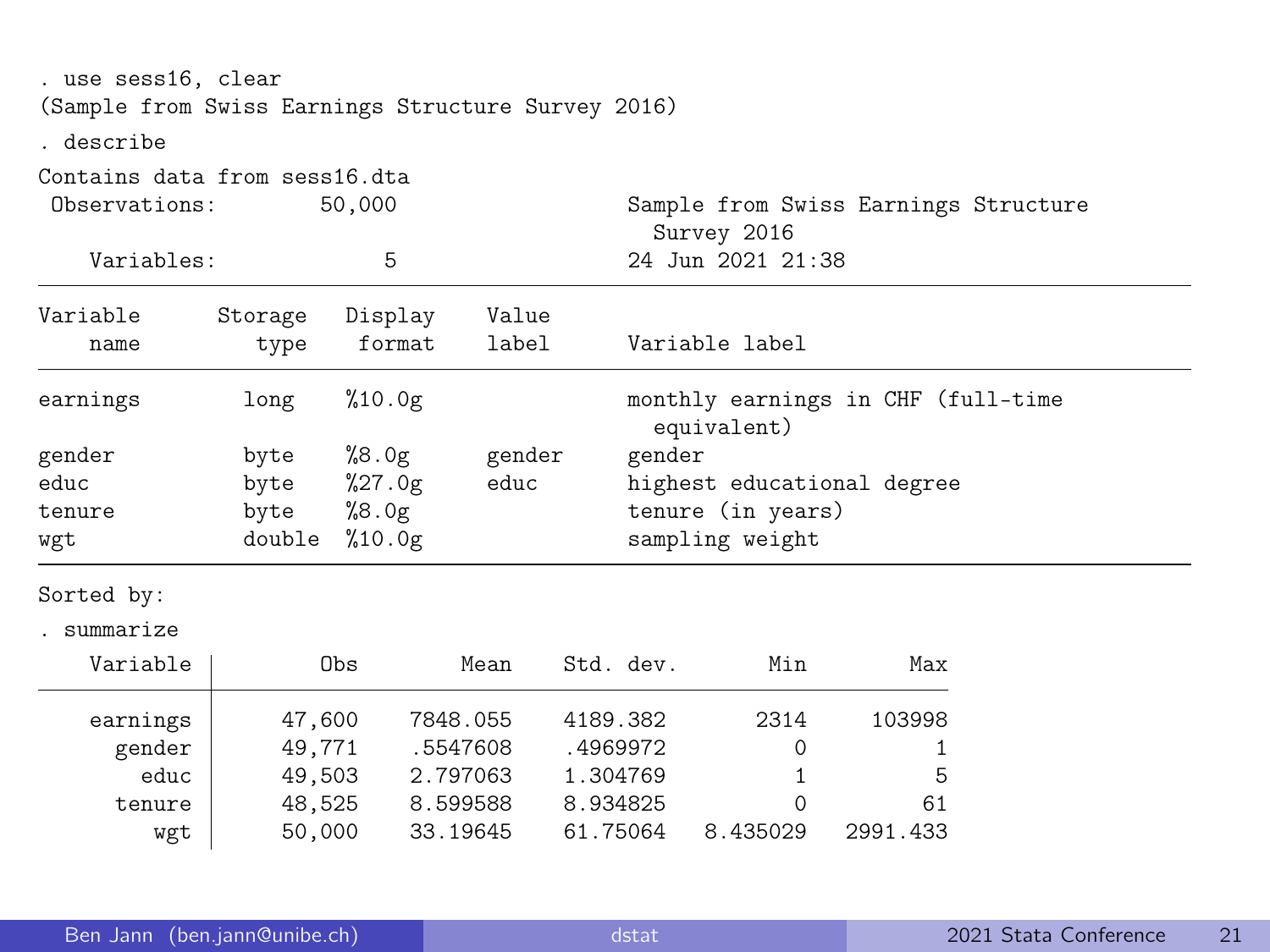**.** If you specify no subcommand and no statistics, dstat behaves like official mean:

| mean                     |                       |                      | Number of $obs =$    | 47,383             |
|--------------------------|-----------------------|----------------------|----------------------|--------------------|
| earnings                 | Coefficient Std. err. |                      | [95% conf. interval] |                    |
| gender<br>female<br>male | 6511.388<br>8007.006  | 31.48064<br>53.82319 | 6449.686<br>7901.511 | 6573.091<br>8112.5 |

. dstat earnings [pw=wgt], over(gender)

. mean earnings [pw=wgt], over(gender)

Mean estimation Number of obs = 47,383

|                                     | Mean                 | Std. err.            | [95% conf. interval]                       |
|-------------------------------------|----------------------|----------------------|--------------------------------------------|
| c.earnings@gender<br>female<br>male | 6511.388<br>8007.006 | 31.48064<br>53.82319 | 6449.686<br>6573.091<br>7901.511<br>8112.5 |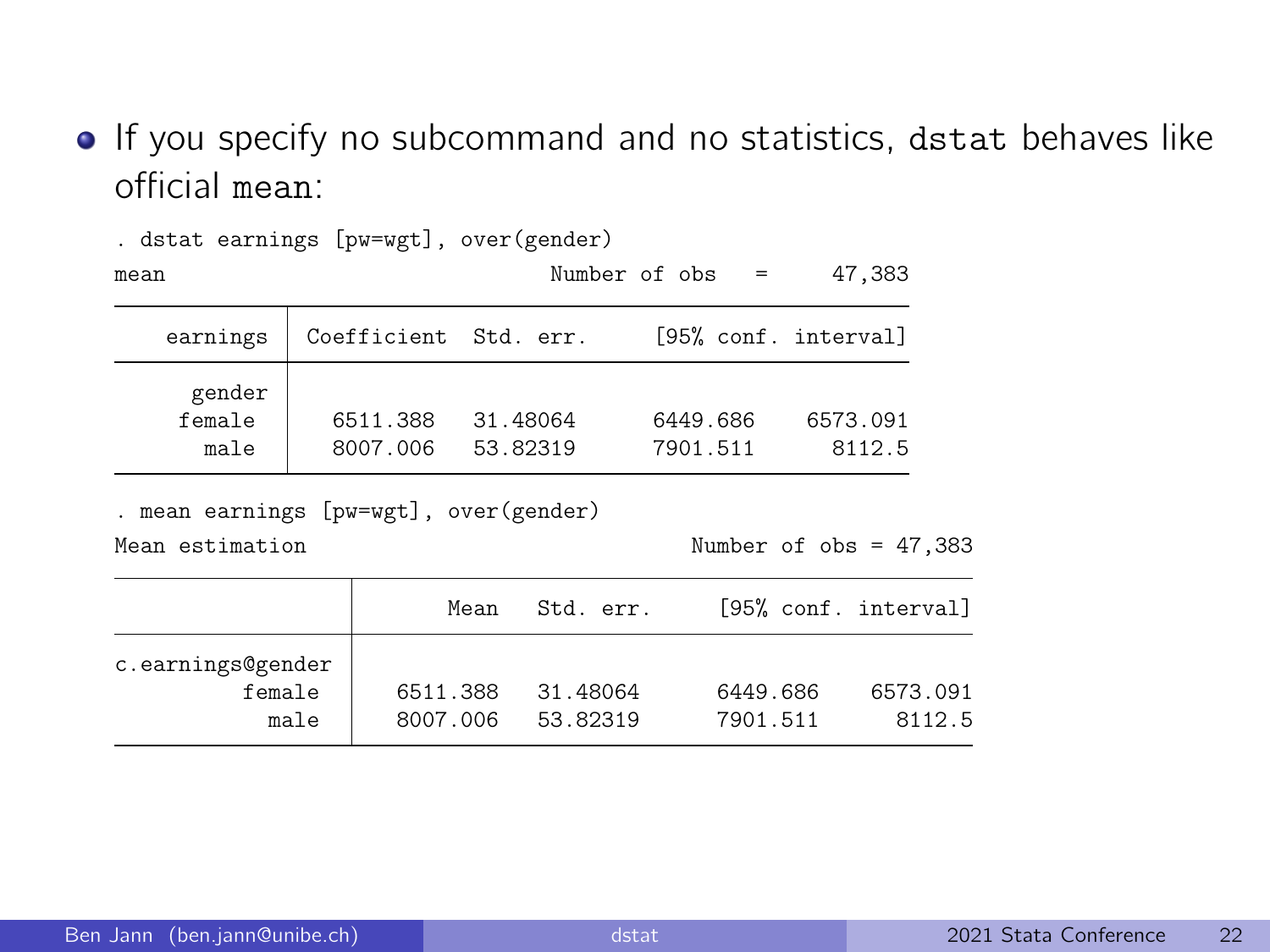Other than mean it allows you to include the total across subpopulations or to take contrasts:

|                                                       |                      |                       | . dstat earnings [pw=wgt], over(gender, contrast(1) ratio) |                    |
|-------------------------------------------------------|----------------------|-----------------------|------------------------------------------------------------|--------------------|
| Ratio of mean                                         |                      |                       | Number of obs =                                            | 47,383             |
|                                                       |                      |                       | Contrast<br>$=$                                            | 1.gender           |
| earnings                                              |                      | Coefficient Std. err. | [95% conf. interval]                                       |                    |
| gender<br>female                                      | .8132114             | .0067335              | .8000137                                                   | .8264091           |
| . dstat earnings [pw=wgt], over(gender) total<br>mean |                      |                       | Number of obs<br>$=$                                       | 47,383             |
| earnings                                              |                      | Coefficient Std. err. | [95% conf. interval]                                       |                    |
| gender<br>female<br>male                              | 6511.388<br>8007.006 | 31.48064<br>53.82319  | 6449.686<br>7901.511                                       | 6573.091<br>8112.5 |
| total                                                 | 7366.241             | 34.06905              | 7299.465                                                   | 7433.017           |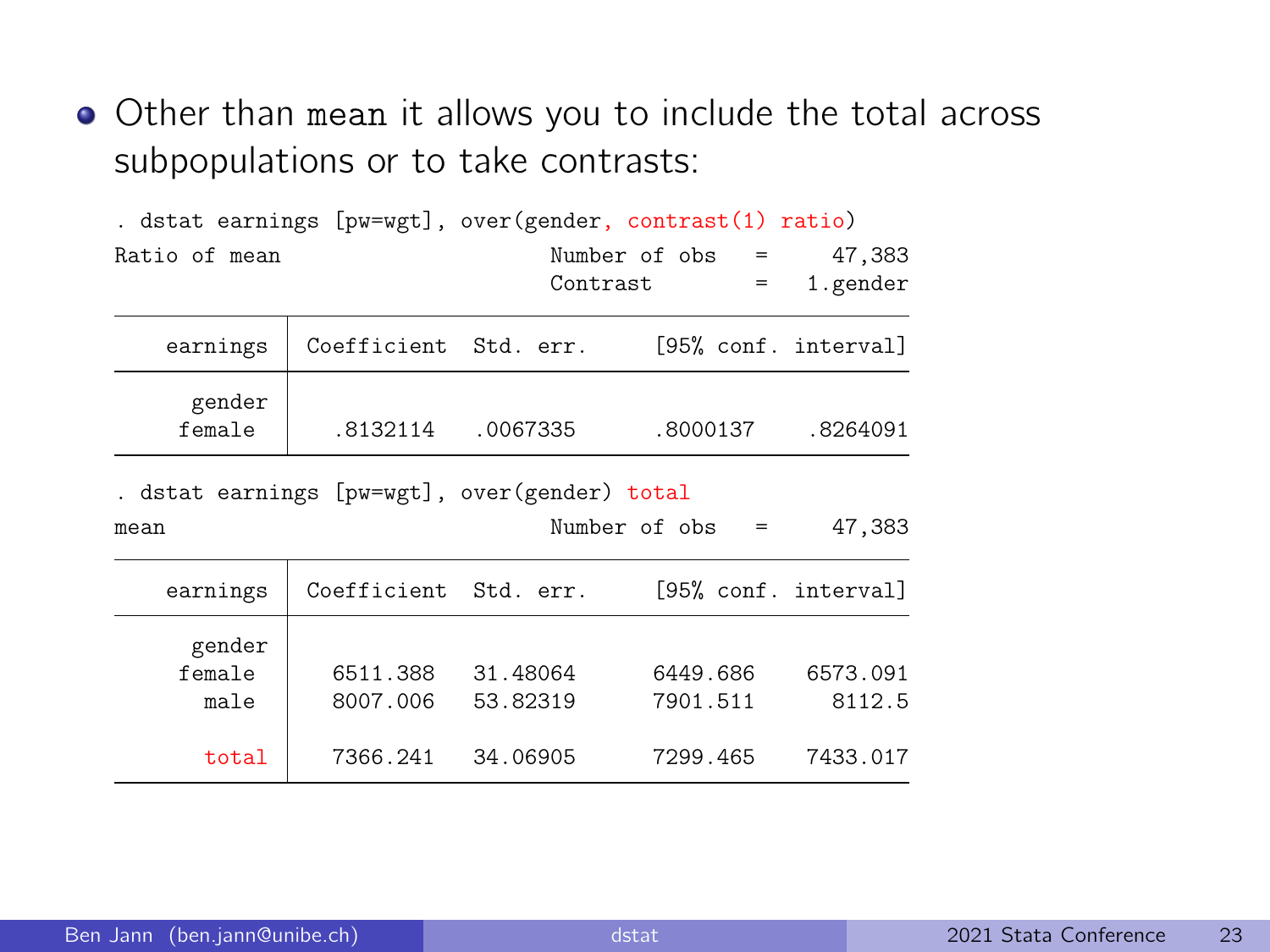#### You can also select and reorder subpopulations (total will still be across all subpopulations):

| . dstat earnings [pw=wgt], over(educ) total                                                                                      |                                                          |                                                          |                                                         |                                                          |  |  |  |
|----------------------------------------------------------------------------------------------------------------------------------|----------------------------------------------------------|----------------------------------------------------------|---------------------------------------------------------|----------------------------------------------------------|--|--|--|
| mean                                                                                                                             | Number of $obs =$                                        |                                                          | 47,129                                                  |                                                          |  |  |  |
| earnings                                                                                                                         | Coefficient Std. err.                                    |                                                          |                                                         | [95% conf. interval]                                     |  |  |  |
| educ<br>Lower secondary<br>Upper secondary: vocational<br>Upper secondary: general<br>Tertiary: vocational<br>Tertiary: academic | 5093.716<br>6380.539<br>7438.123<br>9019.856<br>11471.11 | 38.91248<br>34.30033<br>141.6259<br>56.53847<br>170.9918 | 5017.447<br>6313.31<br>7160.534<br>8909.039<br>11135.96 | 5169.985<br>6447.768<br>7715.711<br>9130.672<br>11806.25 |  |  |  |
| total                                                                                                                            | 7369.873                                                 | 34.33644                                                 | 7302.573                                                | 7437.173                                                 |  |  |  |

. dstat earnings [pw=wgt], over(educ, select(5 4)) total

| mean | Number of obs<br>the contract of the contract of the contract of the contract of the contract of | the contract of the contract of | the contract of the contract of |  | 47,129<br>$\sim$ $\sim$ |
|------|--------------------------------------------------------------------------------------------------|---------------------------------|---------------------------------|--|-------------------------|
|------|--------------------------------------------------------------------------------------------------|---------------------------------|---------------------------------|--|-------------------------|

| earnings                                           | Coefficient Std. err. |                      | [95% conf. interval] |                      |
|----------------------------------------------------|-----------------------|----------------------|----------------------|----------------------|
| educ<br>Tertiary: academic<br>Tertiary: vocational | 11471.11<br>9019.856  | 170.9918<br>56.53847 | 11135.96<br>8909.039 | 11806.25<br>9130.672 |
| total                                              | 7369.873              | 34.33644             | 7302.573             | 7437.173             |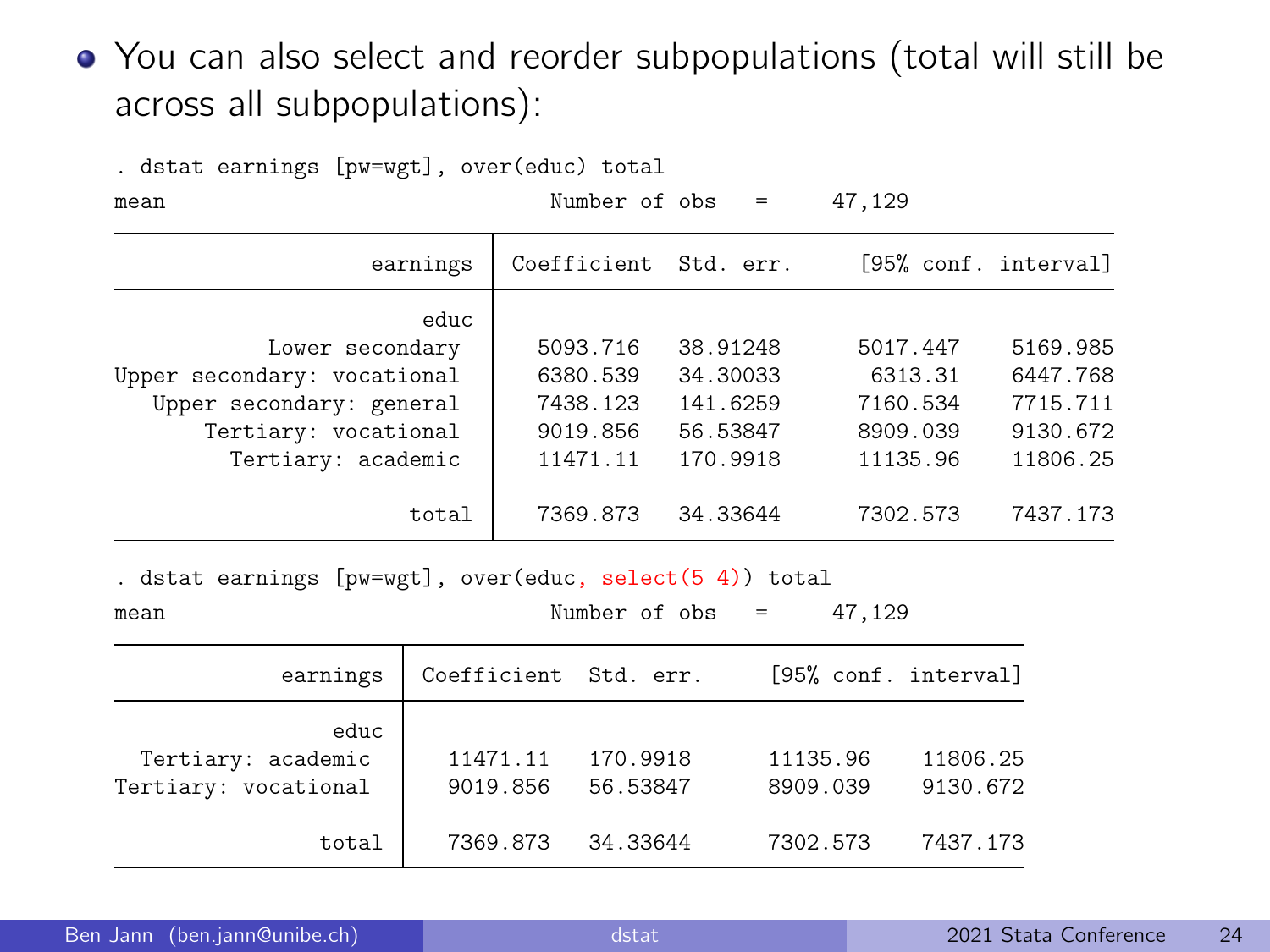#### Furthermore, dstat supports IPW covariate balancing. Here is an "ATT" of being male (earnings gap if women's sample is reweighted):

| . dstat earnings [pw=wgt], over(gender, contrast) balance(i.educ tenure, ref(1))                                                                                                                            |                                         |                             |                              |              |                             |                                            |          |
|-------------------------------------------------------------------------------------------------------------------------------------------------------------------------------------------------------------|-----------------------------------------|-----------------------------|------------------------------|--------------|-----------------------------|--------------------------------------------|----------|
| Difference in mean                                                                                                                                                                                          | Number of obs<br>Contrast<br>Balancing: | $=$                         | 45,530<br>$0.$ gender<br>$=$ |              |                             |                                            |          |
|                                                                                                                                                                                                             |                                         |                             |                              |              | $method =$<br>$reference =$ | ipw<br>1.gender<br>$controls = e(balance)$ |          |
| earnings                                                                                                                                                                                                    |                                         | Coefficient Std. err.       | t.                           | P>  t        |                             | [95% conf. interval]                       |          |
| gender<br>male                                                                                                                                                                                              |                                         | 1261.559 55.857 22.59 0.000 |                              |              | 1152.078                    | 1371.039                                   |          |
| . teffects ipw (earnings) (gender i.educ tenure) [pw=wgt], atet nolog<br>Treatment-effects estimation<br>Estimator : inverse-probability weights<br>Outcome model : weighted mean<br>Treatment model: logit |                                         |                             |                              |              | Number of obs               | 45.530<br>$=$ $-$                          |          |
|                                                                                                                                                                                                             | earnings                                | Coefficient std. err.       | Robust.                      | $\mathbf{z}$ | P >  z                      | [95% conf. interval]                       |          |
| ATET                                                                                                                                                                                                        | gender<br>(male vs female)              | 1261.559                    | 55.85639                     | 22.59        | 0.000                       | 1152.082                                   | 1371.035 |
| POmean                                                                                                                                                                                                      | gender<br>female                        | 6755.25                     | 34.66481                     | 194.87       | 0.000                       | 6687.308                                   | 6823.192 |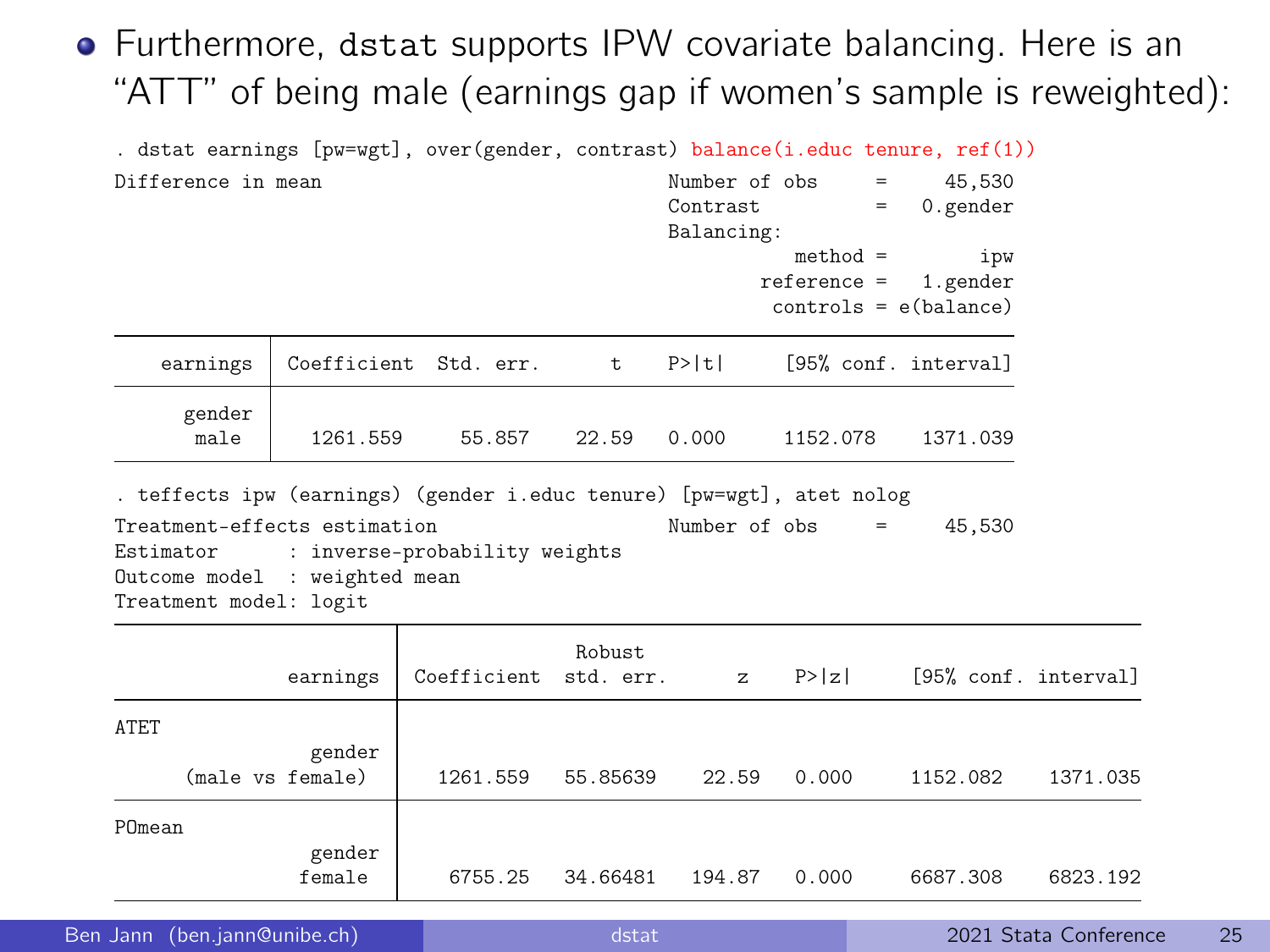• IPW does not perfectly balance the data ...

. dstat (pr1 pr2 pr3 pr4 pr5) educ (mean) tenure [pw=wgt] if earnings<., /// > over(gender, contrast) balance(i.educ tenure, ref(1)) Difference in summary statistics Number of obs = 45,530<br>Contrast = 0 gender = 0.gender Balancing: method = ipw

reference = 1.gender controls = e(balance)

0: gender = female 1:  $\sigma$ ender = male

|               | Coefficient | Std. err. | t.      | P>  t |             | [95% conf. interval] |
|---------------|-------------|-----------|---------|-------|-------------|----------------------|
| $1$ ~ educ    |             |           |         |       |             |                      |
| pr1           | $-.0017249$ | .0005537  | $-3.12$ | 0.002 | $-.0028101$ | $-.0006396$          |
| pr2           | .0006886    | .0009046  | 0.76    | 0.447 | $-.0010844$ | .0024616             |
| pr3           | $-.0002834$ | .0003077  | $-0.92$ | 0.357 | $-.0008864$ | .0003197             |
| pr4           | .0003433    | .000665   | 0.52    | 0.606 | $-.0009601$ | .0016466             |
| pr5           | .0009764    | .0004809  | 2.03    | 0.042 | .0000338    | .0019189             |
| $1 - t$ enure |             |           |         |       |             |                      |
| mean          | .1103688    | .0254176  | 4.34    | 0.000 | .0605498    | .1601877             |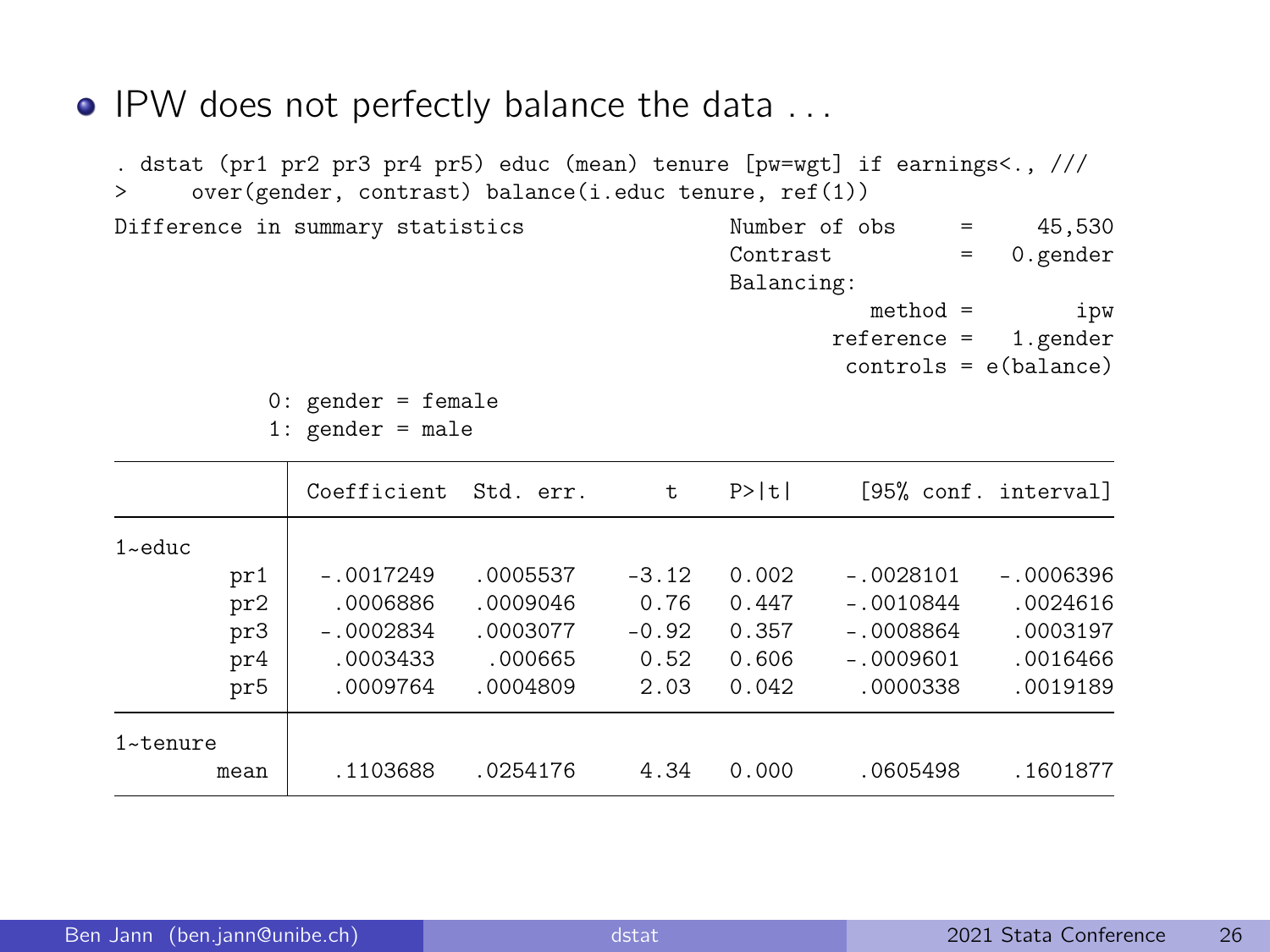. . . so we may prefer entropy balancing (see Jann 2021):

. dstat earnings [pw=wgt], over(gender, contrast) balance(eb:i.educ tenure, ref(1)) Difference in mean  $\frac{1}{2}$  Number of obs = 45,530

|                                                                            |                                                                                                                         |                         |   | Contrast<br>Balancing: |                                                    | $=$ 0.gender |
|----------------------------------------------------------------------------|-------------------------------------------------------------------------------------------------------------------------|-------------------------|---|------------------------|----------------------------------------------------|--------------|
|                                                                            |                                                                                                                         |                         |   |                        | $method =$<br>$reference = 1.gender$               | eb           |
|                                                                            |                                                                                                                         |                         |   |                        | $controls = e(balance)$                            |              |
| earnings                                                                   |                                                                                                                         |                         |   |                        | Coefficient Std. err. t P> t  [95% conf. interval] |              |
| gender<br>male                                                             |                                                                                                                         | 1247.068 55.99405 22.27 |   | 0.000                  | 1137.318                                           | 1356.817     |
|                                                                            | . kmatch eb gender i.educ tenure (earnings = i.educ tenure) [pw=wgt], att nomtable<br>(fitting balancing weights  done) |                         |   |                        |                                                    |              |
| Entropy balancing                                                          |                                                                                                                         |                         |   |                        | Number of $obs = 45,530$<br>Balance tolerance =    | .00001       |
| Treatment : gender = $1$<br>Targets : 1                                    |                                                                                                                         |                         |   |                        |                                                    |              |
| Covariates : i.educ tenure<br>RA equations: earnings = i.educ tenure _cons |                                                                                                                         |                         |   |                        |                                                    |              |
| Treatment-effects estimation                                               |                                                                                                                         |                         |   |                        |                                                    |              |
| earnings                                                                   | Coefficient Std. err.                                                                                                   |                         | t | P>  t                  | [95% conf. interval]                               |              |

| earnings | Coefficient Std. err. |          |       | P>ltl | [95% conf. interval] |          |
|----------|-----------------------|----------|-------|-------|----------------------|----------|
|          | 1247.068              | 55 99405 | 22.27 | 0.000 | 1137 318             | 1356 817 |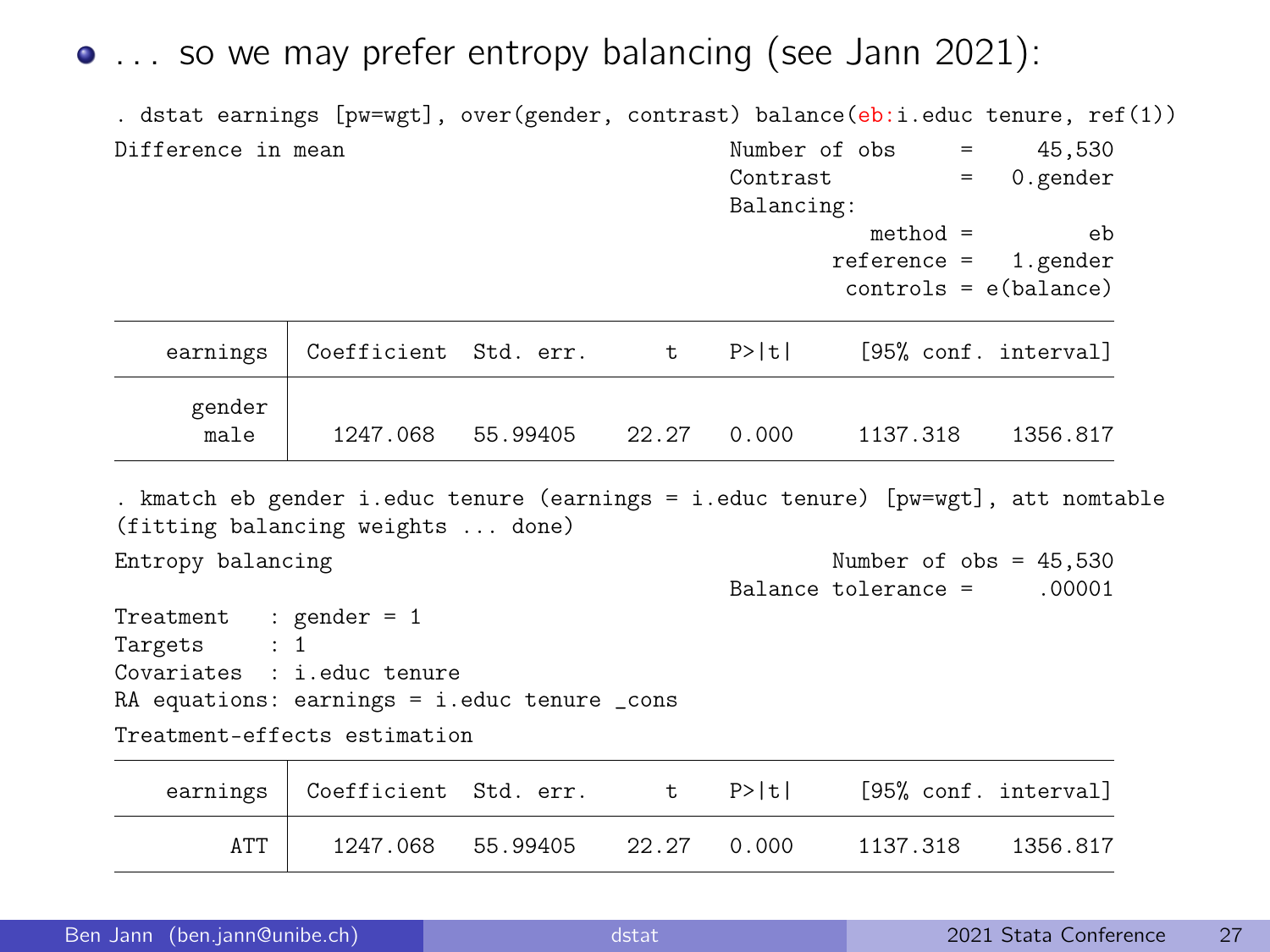#### **•** Perfect balance!

. dstat (pr1 pr2 pr3 pr4 pr5) educ (mean) tenure [pw=wgt] if earnings<., /// > over(gender, contrast) balance(eb:i.educ tenure, ref(1)) Difference in summary statistics  $\frac{Number\ of\ obs}{Constant} = 45,530$  $= 0.\text{gender}$ Balancing:  $m\not\equiv$  eb reference = 1.gender

controls = e(balance)

0: gender = female

| male<br>gender |  |
|----------------|--|
|----------------|--|

|               |      | Coefficient | Std. err.  | t.       | P>  t |             | [95% conf. interval] |
|---------------|------|-------------|------------|----------|-------|-------------|----------------------|
| $1$ ~educ     |      |             |            |          |       |             |                      |
|               | pr1  | $-3.61e-16$ | $2.12e-17$ | $-17.05$ | 0.000 | $-4.02e-16$ | $-3.19e-16$          |
|               | pr2  | $2.22e-16$  | 1.48e-17   | 14.95    | 0.000 | $1.93e-16$  | $2.51e-16$           |
|               | pr3  | $2.08e-17$  | $1.41e-18$ | 14.78    | 0.000 | 1.81e-17    | $2.36e-17$           |
|               | pr4  | $1.39e-16$  | $6.77e-18$ | 20.50    | 0.000 | $1.26e-16$  | $1.52e-16$           |
|               | pr5  | $6.94e-17$  | $3.99e-18$ | 17.39    | 0.000 | $6.16e-17$  | 7.72e-17             |
| $1 - t$ enure |      |             |            |          |       |             |                      |
|               | mean | $-3.55e-15$ | $2.22e-16$ | $-15.99$ | 0.000 | $-3.99e-15$ | $-3.12e-15$          |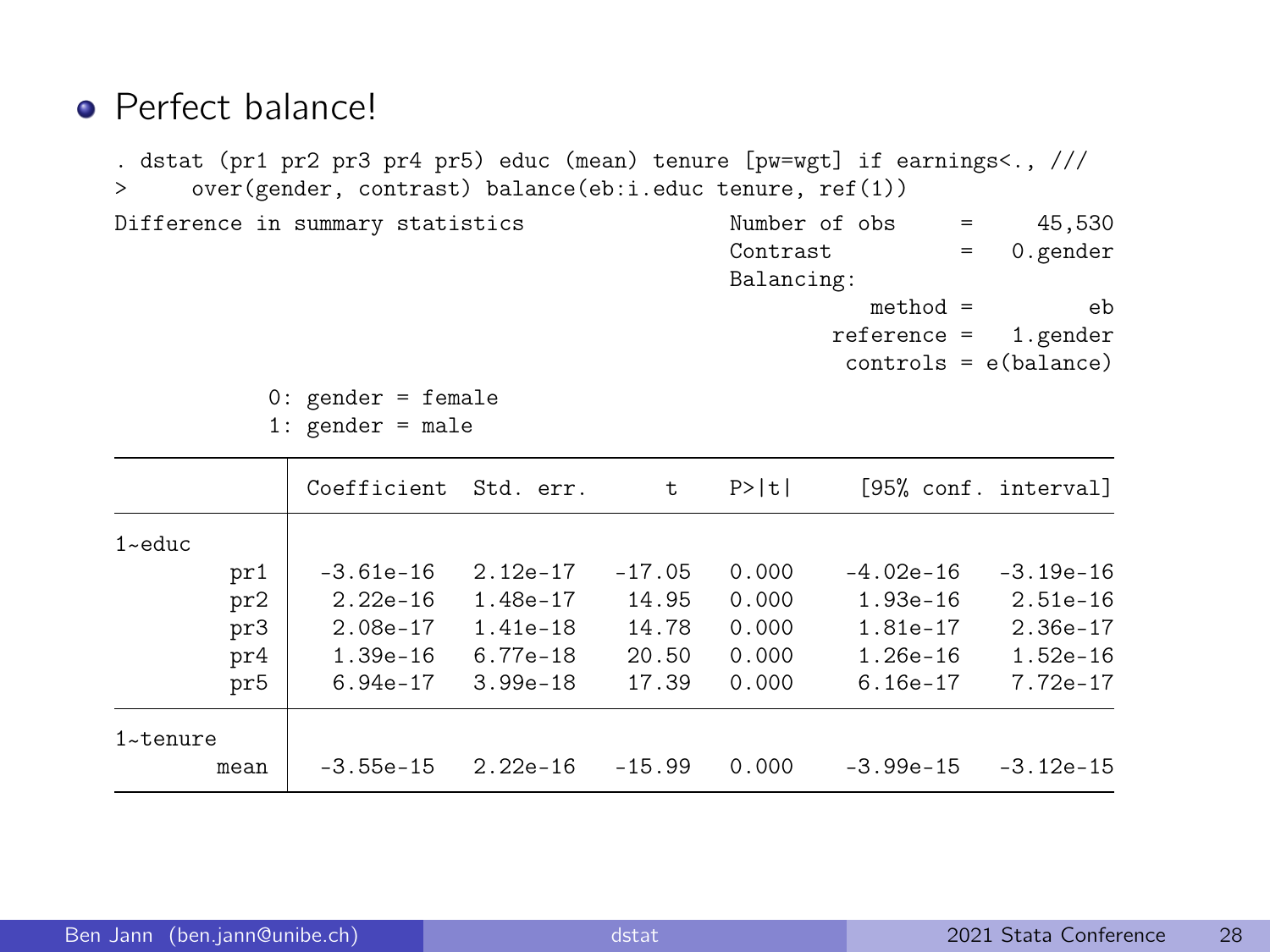#### All of the above you can do with any other statistic, also with multiple statistics and multiple variables at the same time!

```
. generate lnearn = ln(earnings)
(2,400 missing values generated)
. dstat (mean gini mld vlog) earnings (mean var) lnearn [pw=wgt], ///
     > over(gender, contrast) balance(eb:i.educ tenure, ref(1))
Difference in summary statistics \frac{Number\ of\ obs}{Constant} = 45,530= 0.\text{gender}Balancing:
                                                     method = e eb<br>ference = 1.\text{gender}reference =controls = e(balance)
          0: gender = female
          1: gender = male
             Coefficient Std. err. t P>|t| [95% conf. interval]
1~
earnings
       mean 1247.068 55.99405 22.27 0.000 1137.318 1356.817
       gini .0393687 .0038698 10.17 0.000 .0317838 .0469536
        mld .0298174 .0031885 9.35 0.000 .0235679 .036067
       vlog .0421788 .0043786 9.63 0.000 .0335967 .0507609
1~
lnearn
       mean .1392601 .0056122 24.81 0.000 .1282601 .1502602
        var .0421788 .0043786 9.63 0.000 .0335967 .0507609
```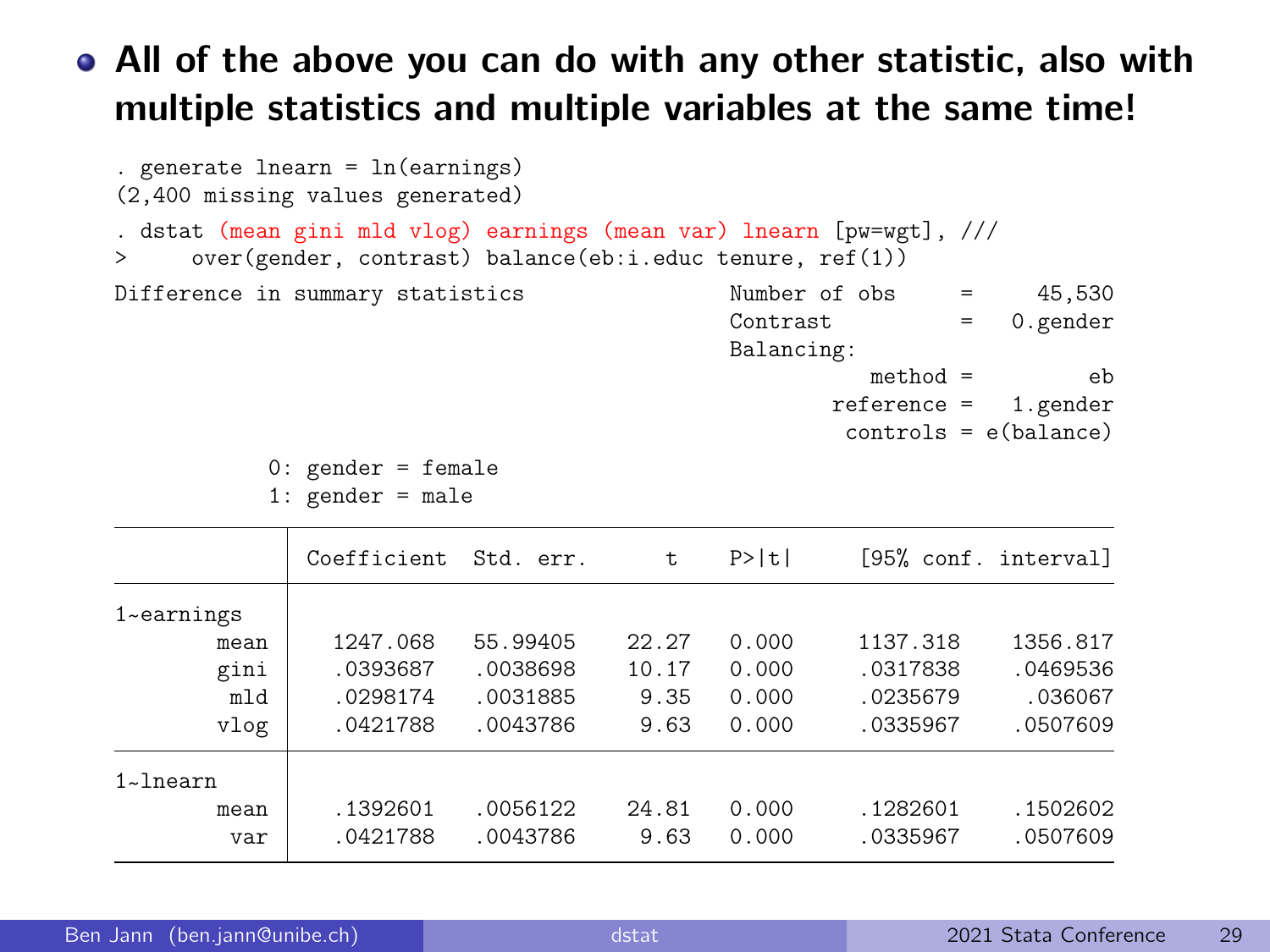Some other stuff. Here is the educational distribution by gender:

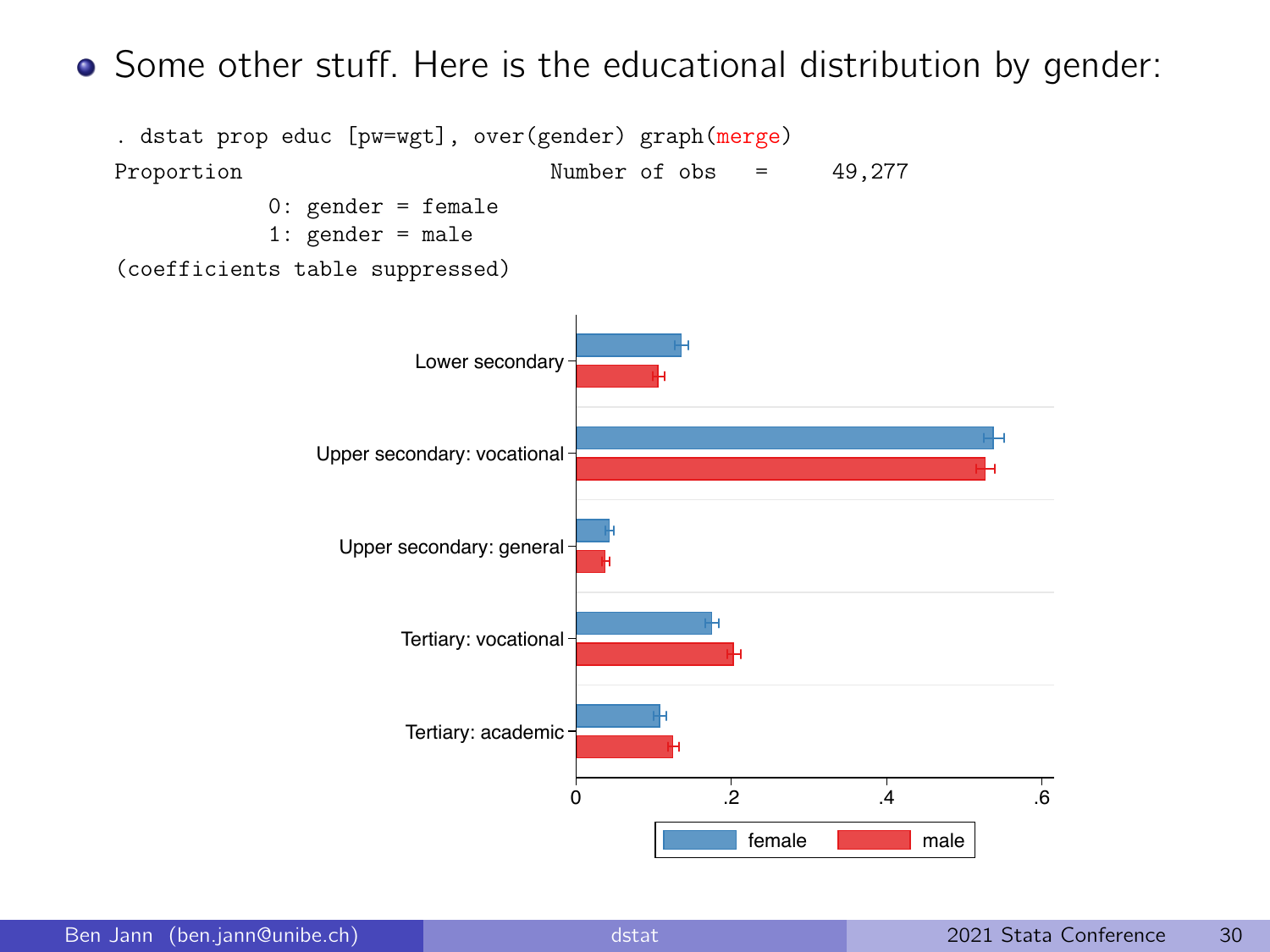#### Or an equal probability histogram of log earnings:

. dstat histogram lnearn [pw=wgt], ep n(20) graph Histogram (density) Number of obs = 47,600 (coefficients table suppressed)

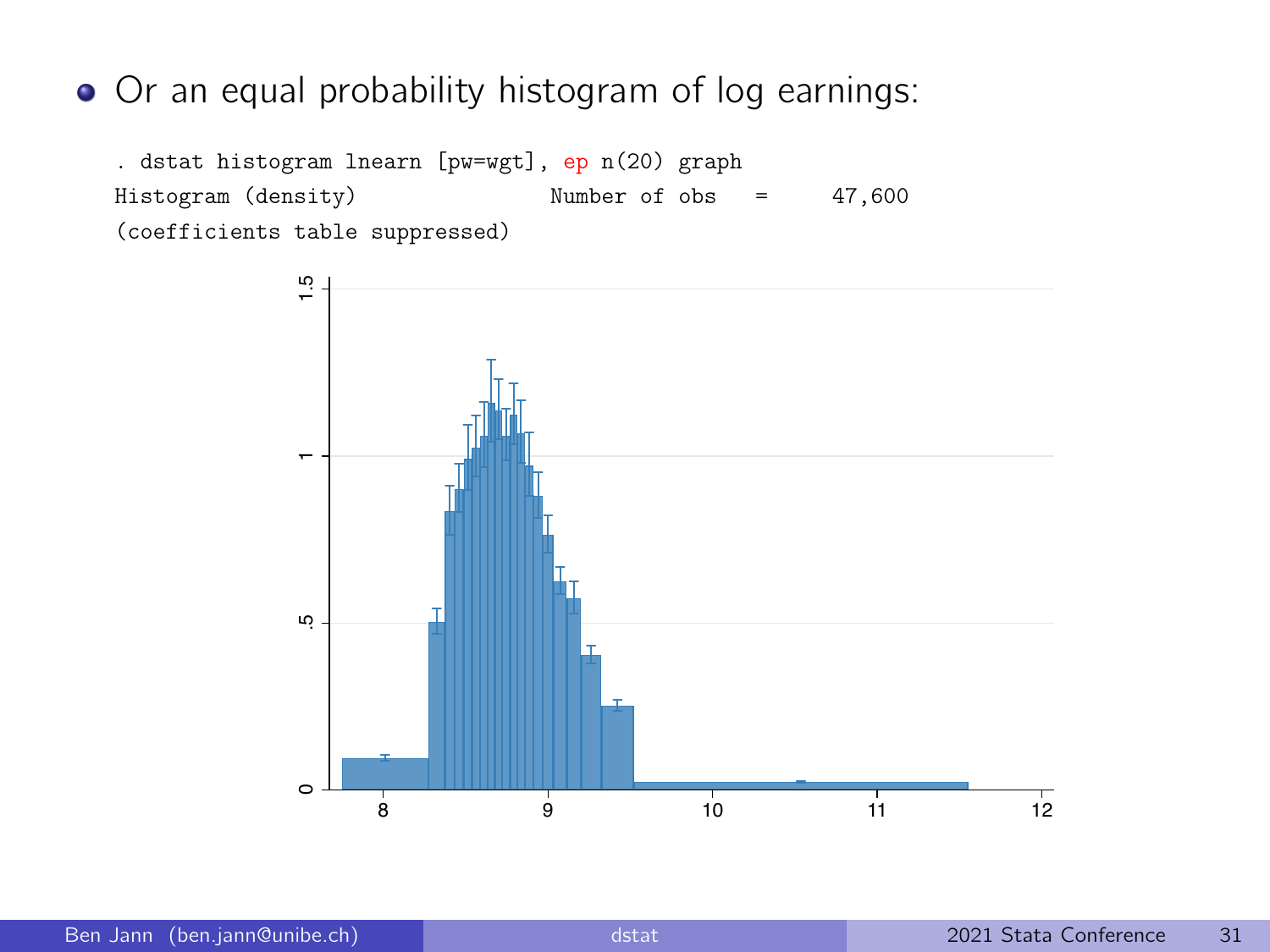• Or histograms of log earnings by gender printed on top of each other using the same bin definitions:

```
. dstat histogram lnearn [pw=wgt], over(gender) common nose graph(merge)
Histogram (density) Number of obs = 47,383
           0: gender = female
           1: gender = male
(coefficients table suppressed)
```
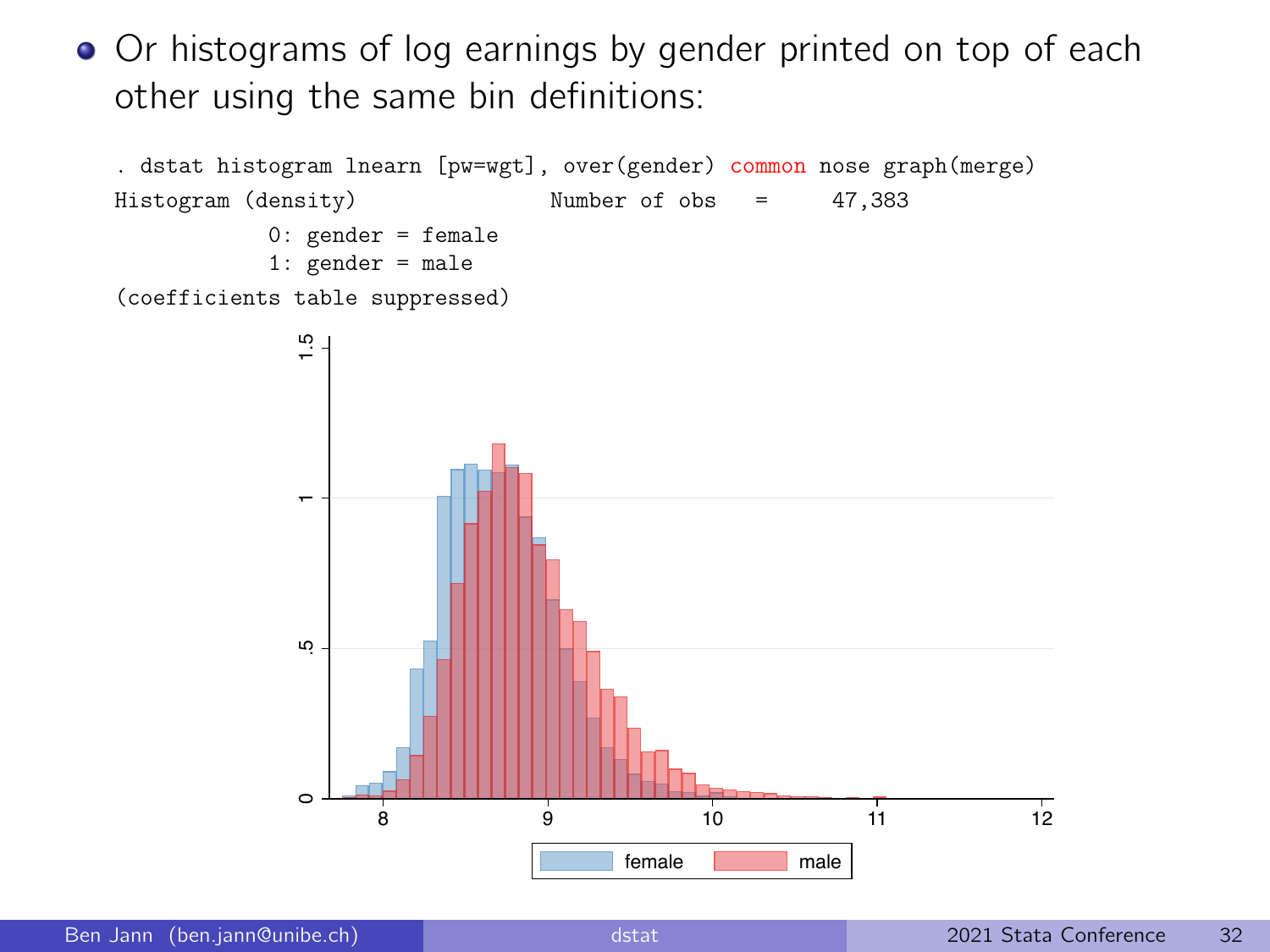• Or the difference in the density function of log earnings by gender:

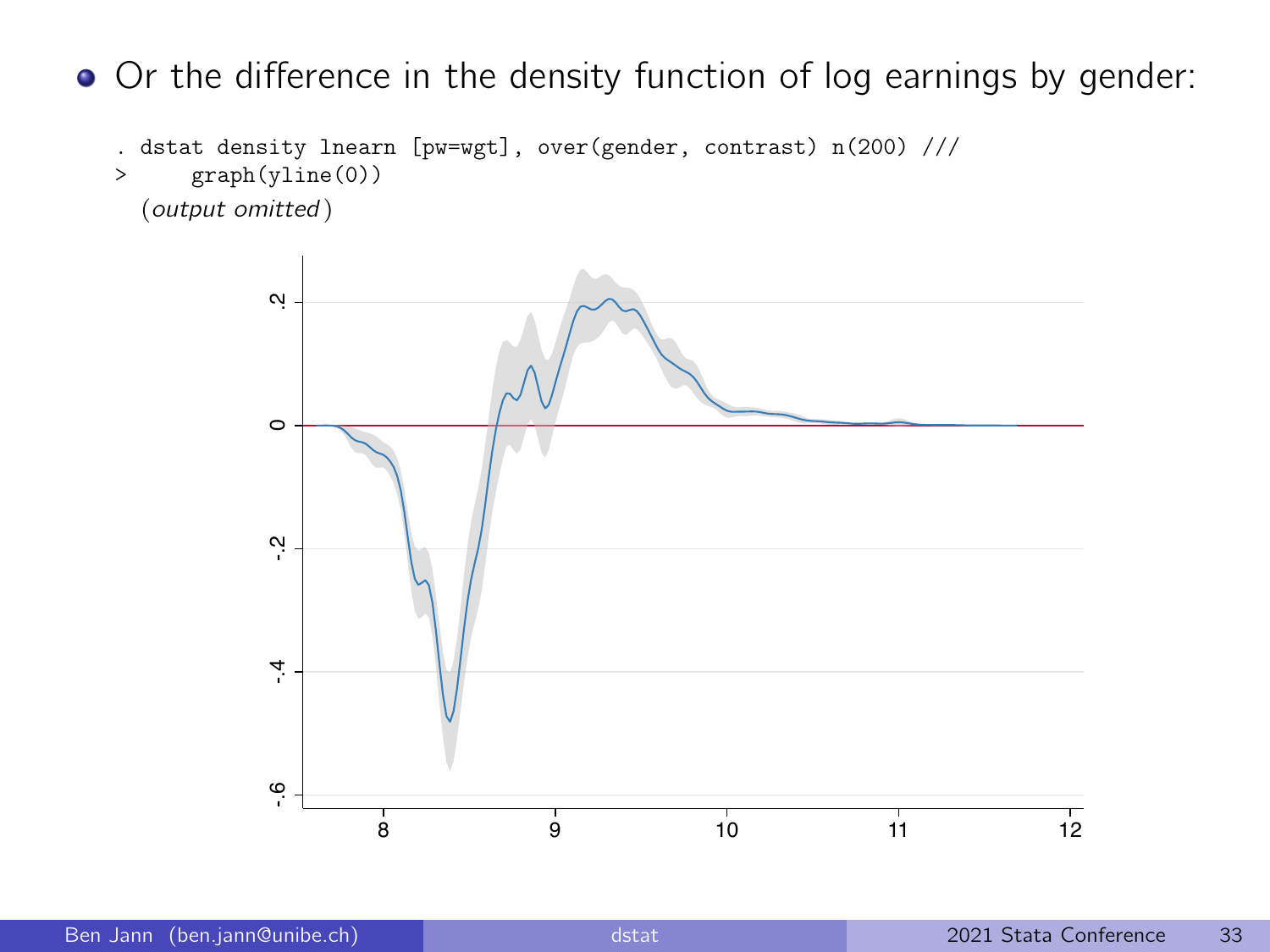• Or the composition of the overall density of log earnings by gender:

```
. dstat density lnearn [pw=wgt], over(gender) total nose n(200) unconditional ///<br>> \sigmaranh(recast(area) select(3.1) merge legend(off) ///
       > graph(recast(area) select(3 1) merge legend(off) ///
> text(.2 8.7 "women" .7 8.8 "men"))
  (output omitted )
```
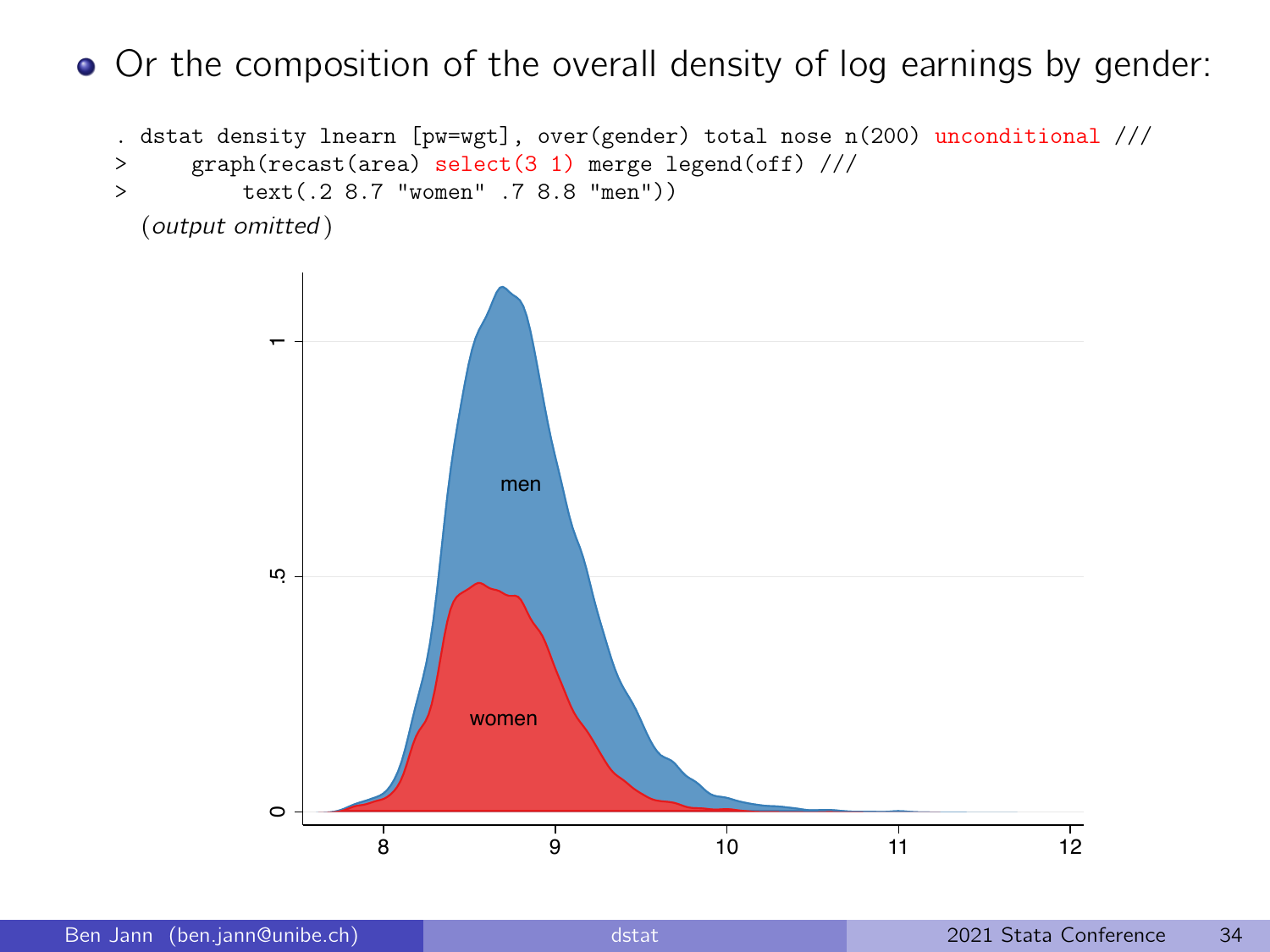- Or the difference in quantile functions of log earnings by gender:
	- . dstat quantile lnearn [pw=wgt], over(gender, contrast) graph(ylabel(0(.1).5)) (output omitted )

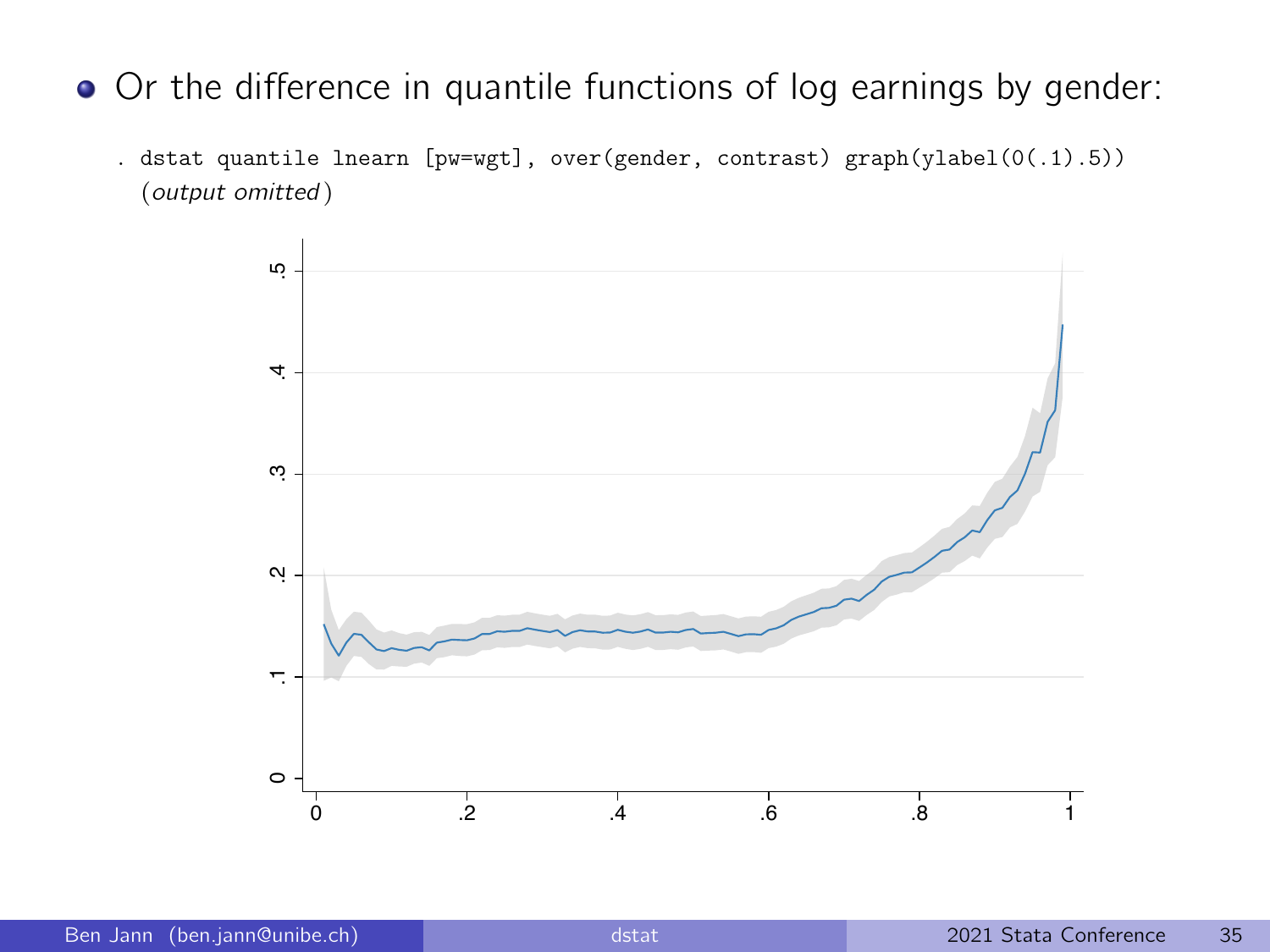- **•** dstat cannot compute balanced and unbalanced results at the same time. If you want include both sets of results in the same graph, you need to store the estimates and use coefplot manually.
- Here is how we can create a graph that shows the quantile wage gap function with and without covariate adjustment:

```
. dstat quantile lnearn [pw=wgt], over(gender, contrast) notable ///
> balance(eb:i.educ.tenure)
 (output omitted )
. estimates store balanced
. dstat quantile lnearn [pw=wgt] if e(sample), over(gender, contrast)
 (output omitted )
```
. estimates store raw

```
. coefplot raw balanced, se(se) at(at) keep(1:) ylabel(0(.1).5) ///
```
- > recast(line) ciopts(recast(rarea) pstyle(ci) color(%50) lcolor(%0)) ///
- > plotlabels("raw wage gap" "adjusted wage gap")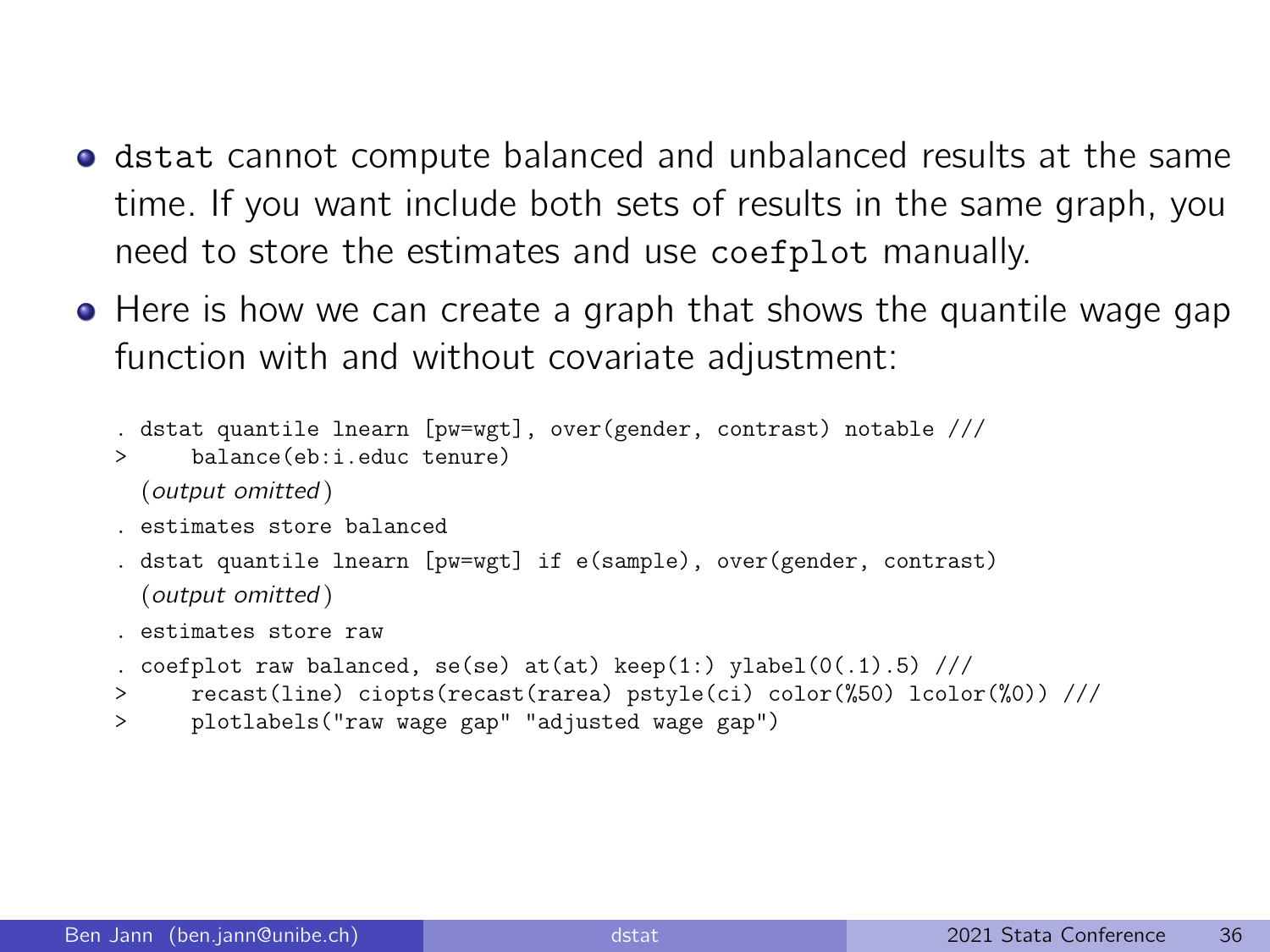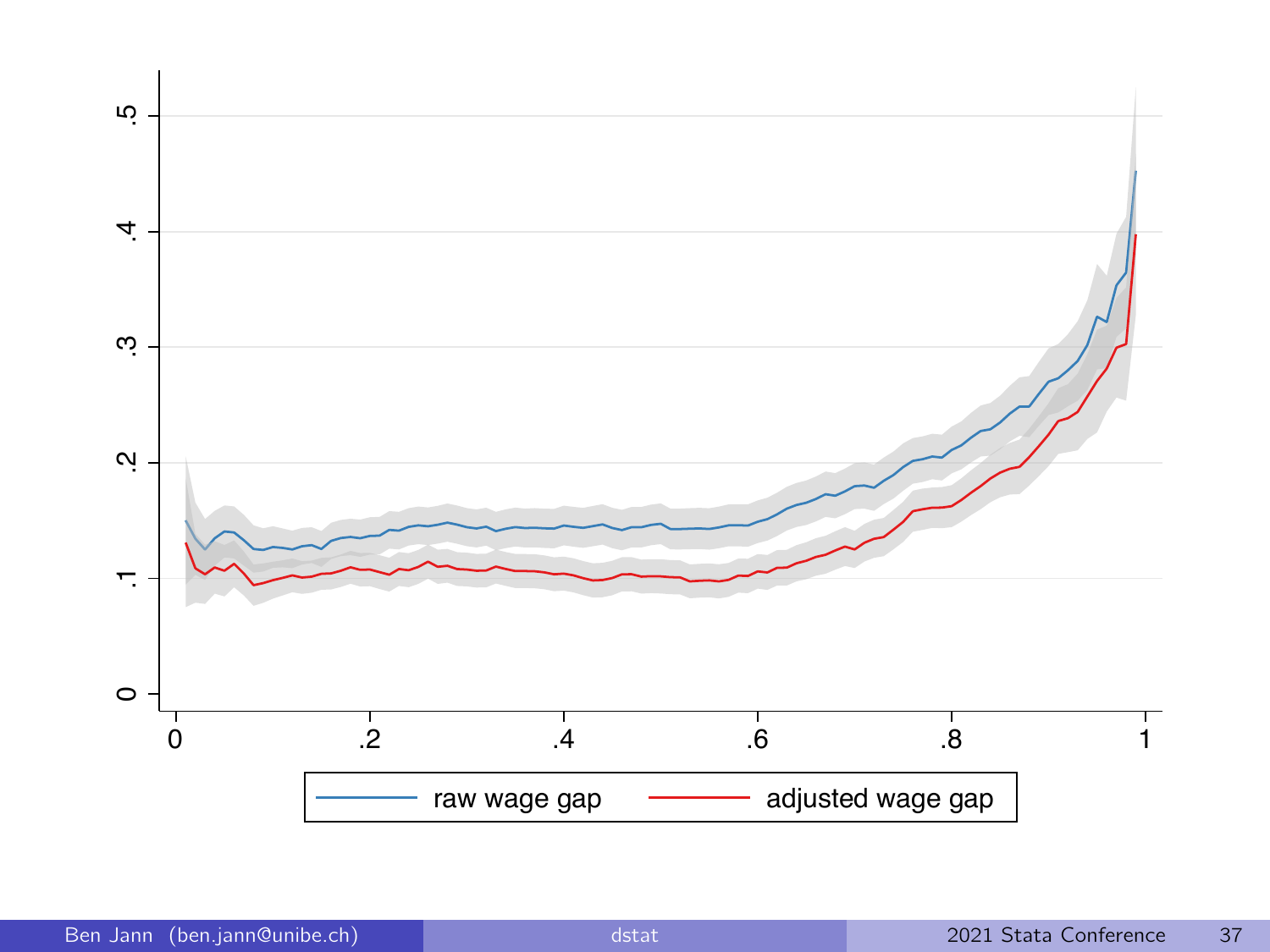<span id="page-37-0"></span>







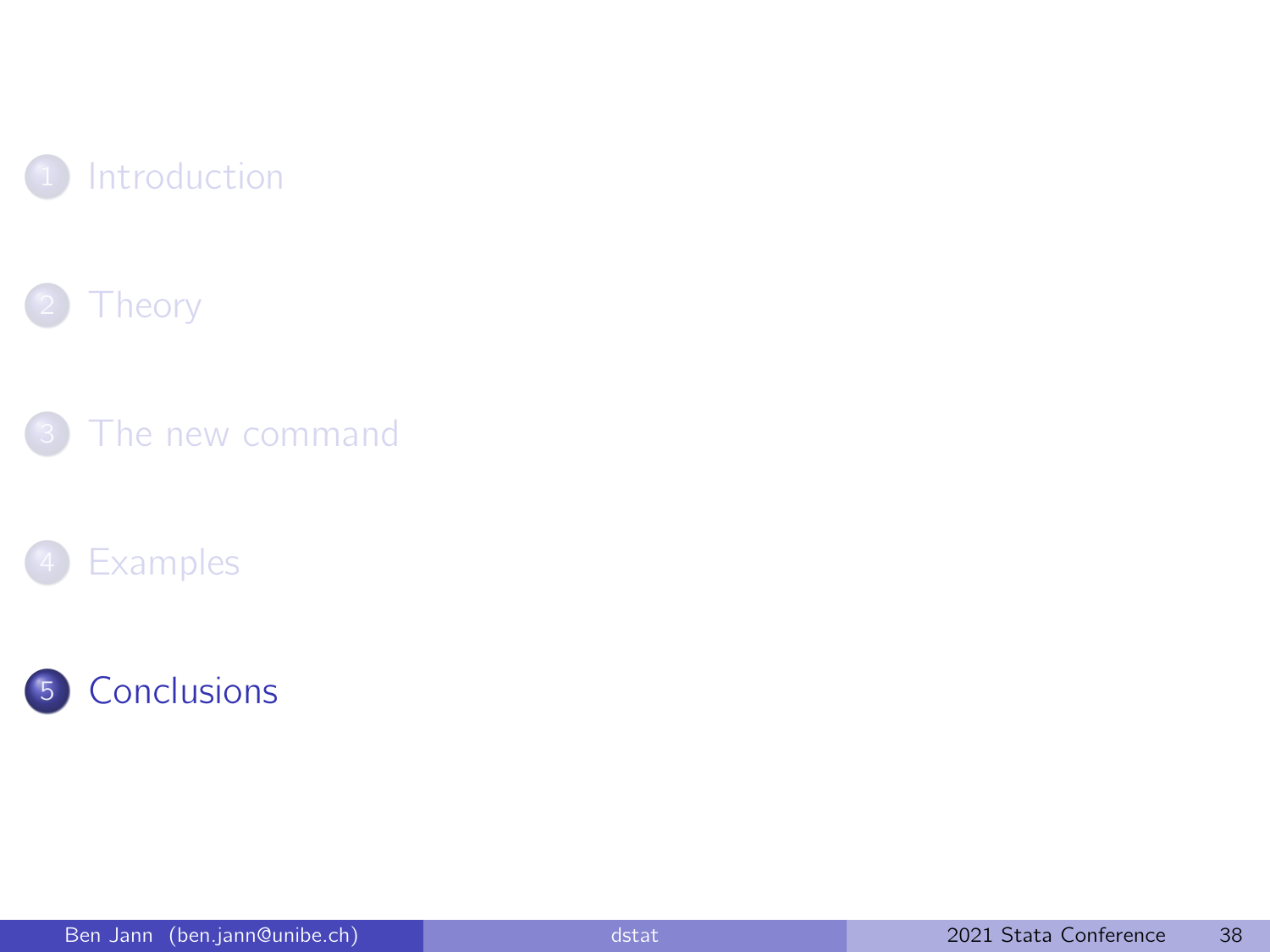#### Conclusions

- I could go on forever. There would be so much more to say ... . . . for example, on the cool stuff you can do with the influence functions (or RIFs) generated by dstat.
- **Have fun with the commandl**
- Drop me a note if you want me to add a specific statistic.
- Install from SSC
	- . ssc install dstat, replace
	- . ssc install moremata, replace
	- . ssc install coefplot, replace

or from GitHub:<http://github.com/benjann/dstat>